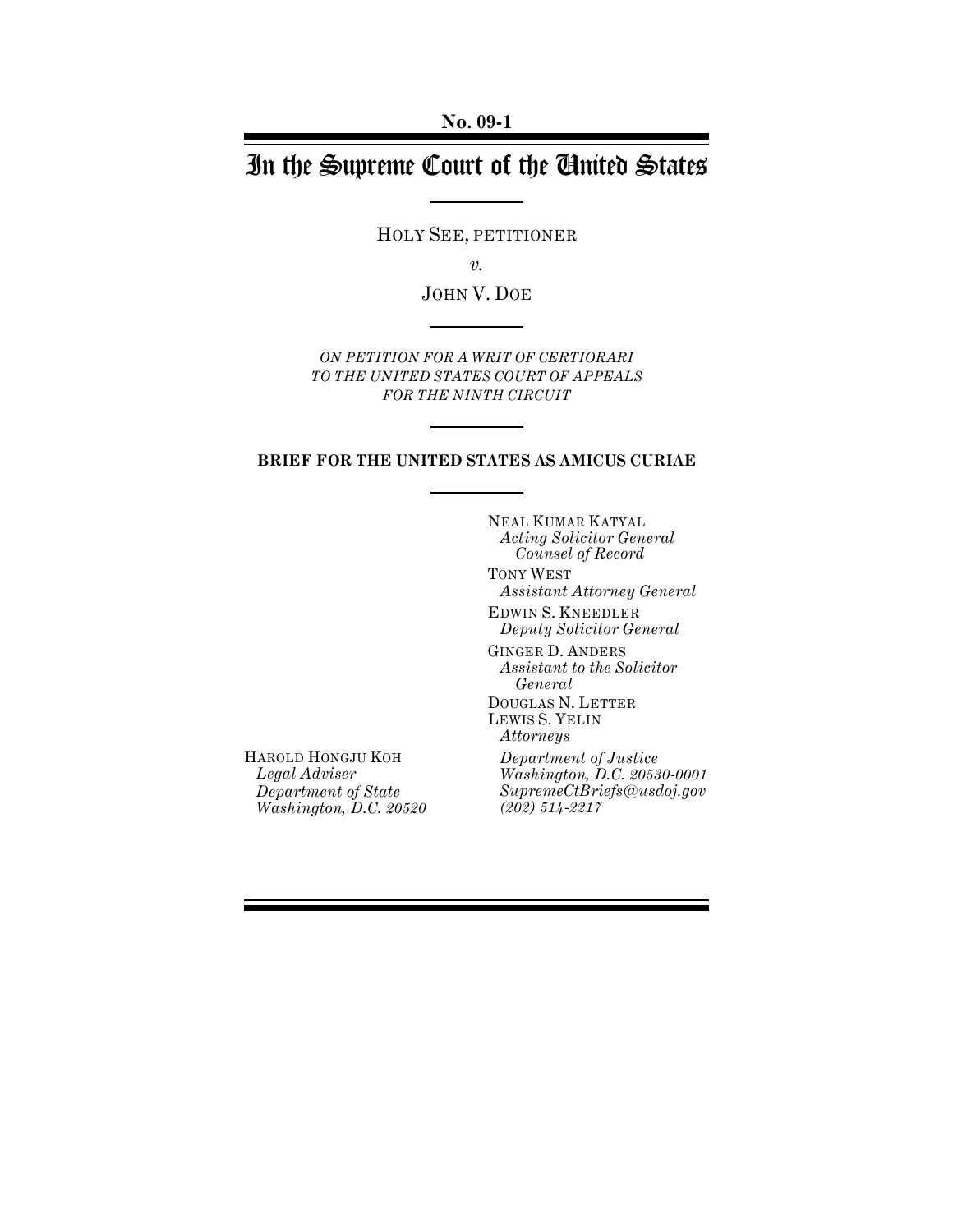The Foreign Sovereign Immunities Act of 1976 (FSIA), 28 U.S.C. 1330, 1602 *et seq.*, establishes that foreign sovereigns are presumptively immune from suit in United States courts, 28 U.S.C. 1604, unless a claim falls within one of the exceptions to immunity enumerated in 28 U.S.C. 1605 and 1607. The tort exception to immunity permits claims against a foreign state based on "the tortious act or omission of that foreign state or of any official or employee of that foreign state while acting within the scope of his office or employment." 28 U.S.C. 1605(a)(5).

The question presented is whether Section  $1605(a)(5)$ authorizes a court to exercise jurisdiction over respondent's vicarious liability claim against petitioner, the Holy See, for a priest's sexual abuse committed in Oregon, where sexual abuse is outside the scope of the priest's employment as a matter of Oregon law.

(I)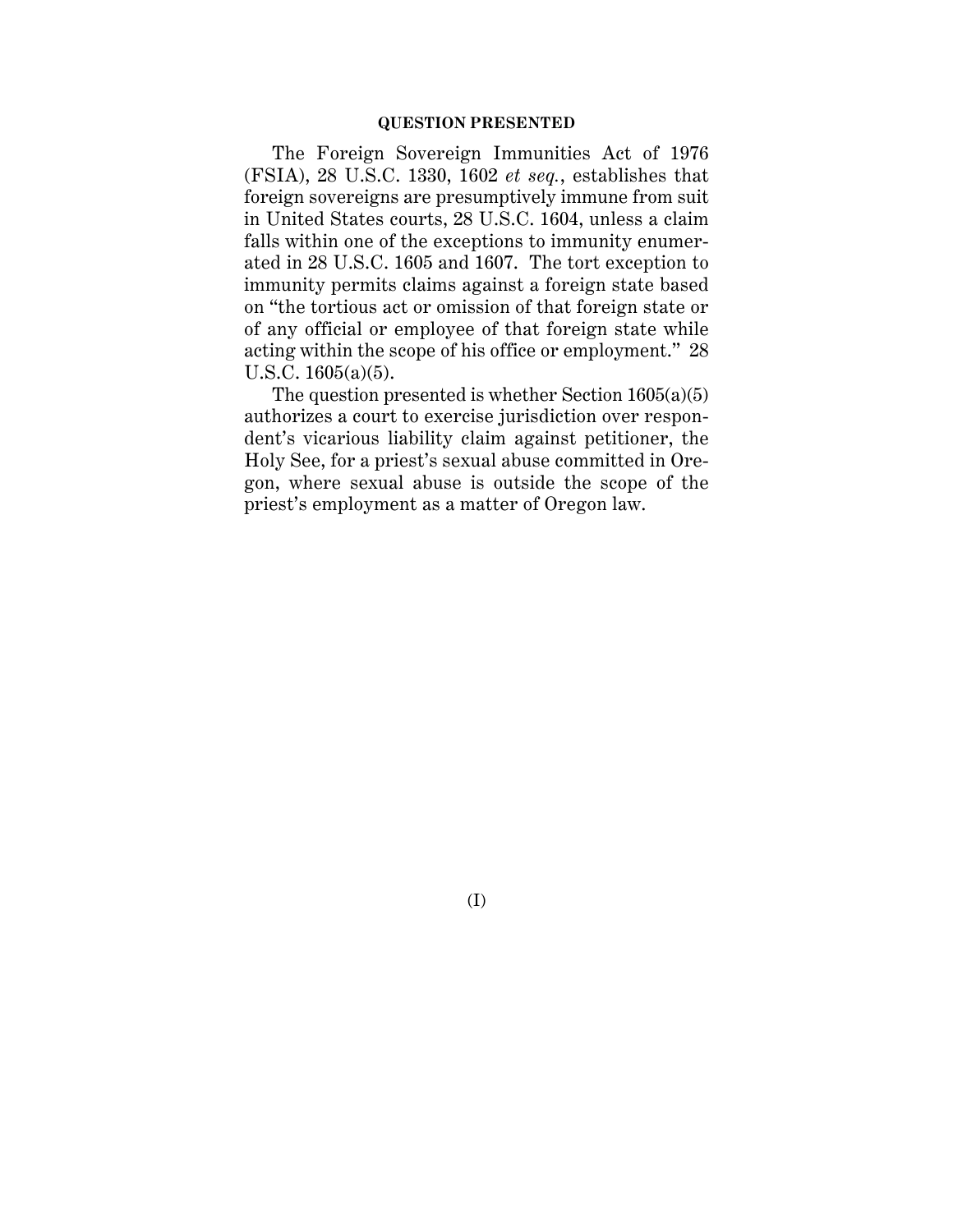## **TABLE OF CONTENTS**

|                                                                                                              | Page |
|--------------------------------------------------------------------------------------------------------------|------|
|                                                                                                              |      |
|                                                                                                              |      |
| $Discussion \dots \dots \dots \dots \dots \dots \dots \dots \dots \dots \dots \dots \dots \dots \dots \dots$ |      |
| The court of appeals erred in holding that respon-<br>Ι.                                                     |      |
| dent's claim falls within the FSIA's tort exception  8                                                       |      |
| A. The court of appeals erred in holding that                                                                |      |
| sexual abuse came within the priest's scope of                                                               |      |
|                                                                                                              |      |
| B. The court of appeals appears to have further                                                              |      |
| erred in conflating the FSIA's jurisdictional                                                                |      |
| scope-of-employment inquiry with the separate                                                                |      |
| question of respondeat superior liability under                                                              |      |
| state substantive law $\dots\dots\dots\dots\dots\dots\dots\dots$ 14                                          |      |
| II. The Court should remand for further consideration                                                        |      |
| of whether the district court has jurisdiction over                                                          |      |
| respondent's vicarious liability claim under the                                                             |      |
| FSIA's tort exception                                                                                        | 17   |
|                                                                                                              | 22   |

## **TABLE OF AUTHORITIES**

### Cases:

| Argentine Republic v. Amerada Hess Shipping                                    |
|--------------------------------------------------------------------------------|
|                                                                                |
| Cassirer v. Kingdom of Spain, 580 F.3d 1048 (9th Cir.                          |
|                                                                                |
| <i>Chesterman v. Barmon,</i> 753 P.2d 404 (Or. 1988) $\ldots \ldots \ldots$ 10 |
| Dole Food Co. v. Patrickson, 538 U.S. 468 (2003)  19                           |
| Fearing v. Bucher:                                                             |
|                                                                                |

## (III)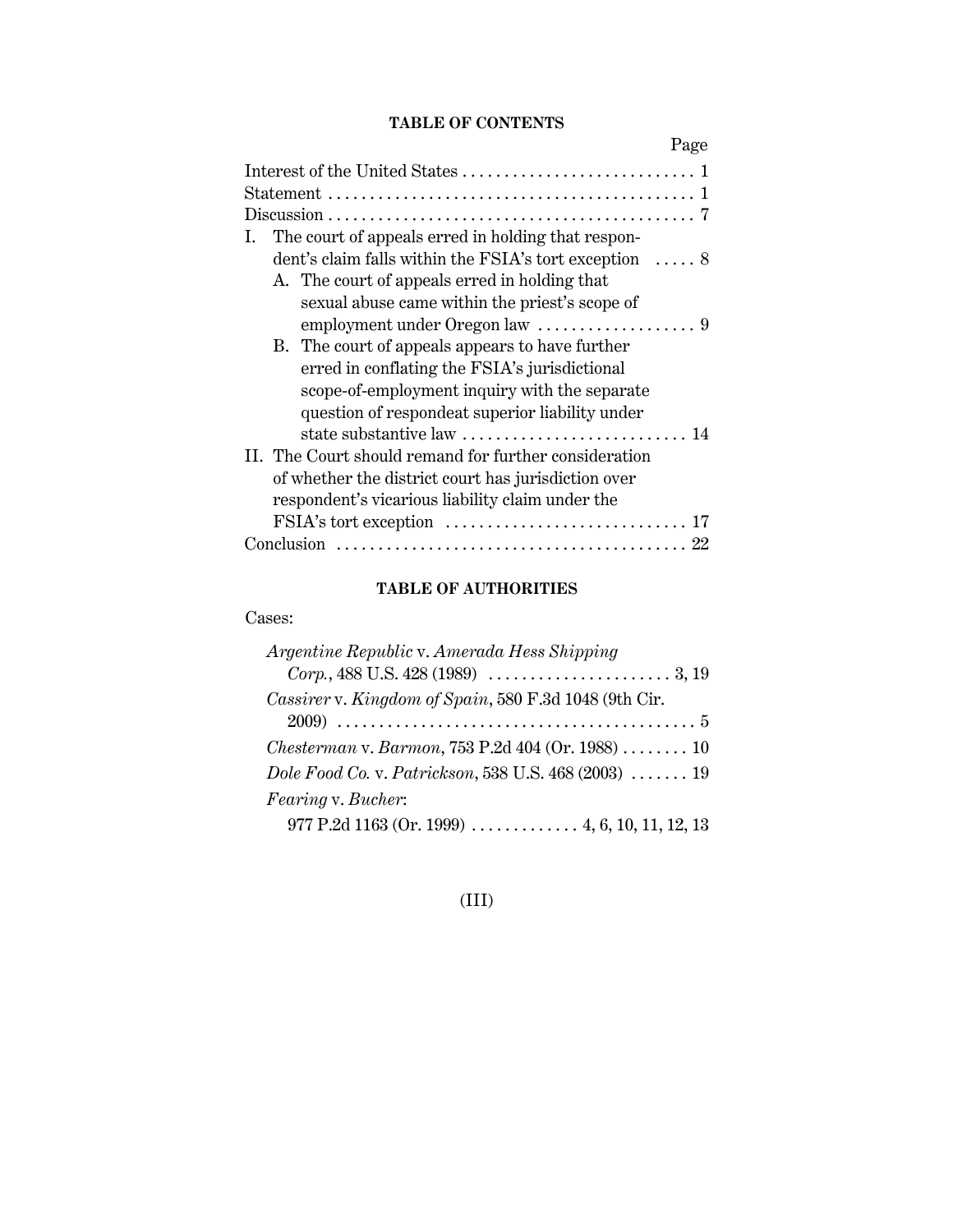| Cases—Continued:                                                                                                                        | Page |
|-----------------------------------------------------------------------------------------------------------------------------------------|------|
| 936 P.2d 1023 (Or. Ct. App. 1997), rev'd in<br>pertinent part, 977 P.2d 1163 (Or. 1999)  10                                             |      |
| Foremost-McKesson, Inc. v. Islamic Republic                                                                                             |      |
| Joseph v. Office of the Consulate Gen. of Nig.,<br>830 F.2d 1018 (9th Cir. 1987), cert. denied,                                         |      |
|                                                                                                                                         |      |
| Ministry of Def. & Support for Armed Forces<br>of Islamic Republic of Iran v. Elahi, 546 U.S. 450                                       |      |
| Minnis v. Oregon Mut. Ins. Co., 48 P.3d 137                                                                                             |      |
| O'Bryan v. Holy See, 556 F.3d 361 (6th Cir.),<br>cert. denied, 130 S. Ct. 361 (2009)  4, 17                                             |      |
| Primeaux v. United States, 181 F.3d 876 (8th Cir.<br>1999), cert. denied, 528 U.S. 1154 (2000)  16, 18                                  |      |
| Republic of Argentina v. Weltover, Inc., 504 U.S. 607                                                                                   |      |
| Republic of Austria v. Altmann, 541 U.S. 677 (2004)  19                                                                                 |      |
| Saudi Arabia v. Nelson, 507 U.S. 349 (1993)  19                                                                                         |      |
| Schmidt v. Archdiocese of Portland, 180 P.3d 160<br>(Or. Ct. App. 2008), rev'd on other grounds<br>sub nom. Schmidt v. Mt. Angel Abbey, |      |
| Verlinden B.V. v. Central Bank of Nig., 461 U.S. 480                                                                                    |      |
| Williams v. United States, 350 U.S. 857 (1955)  9                                                                                       |      |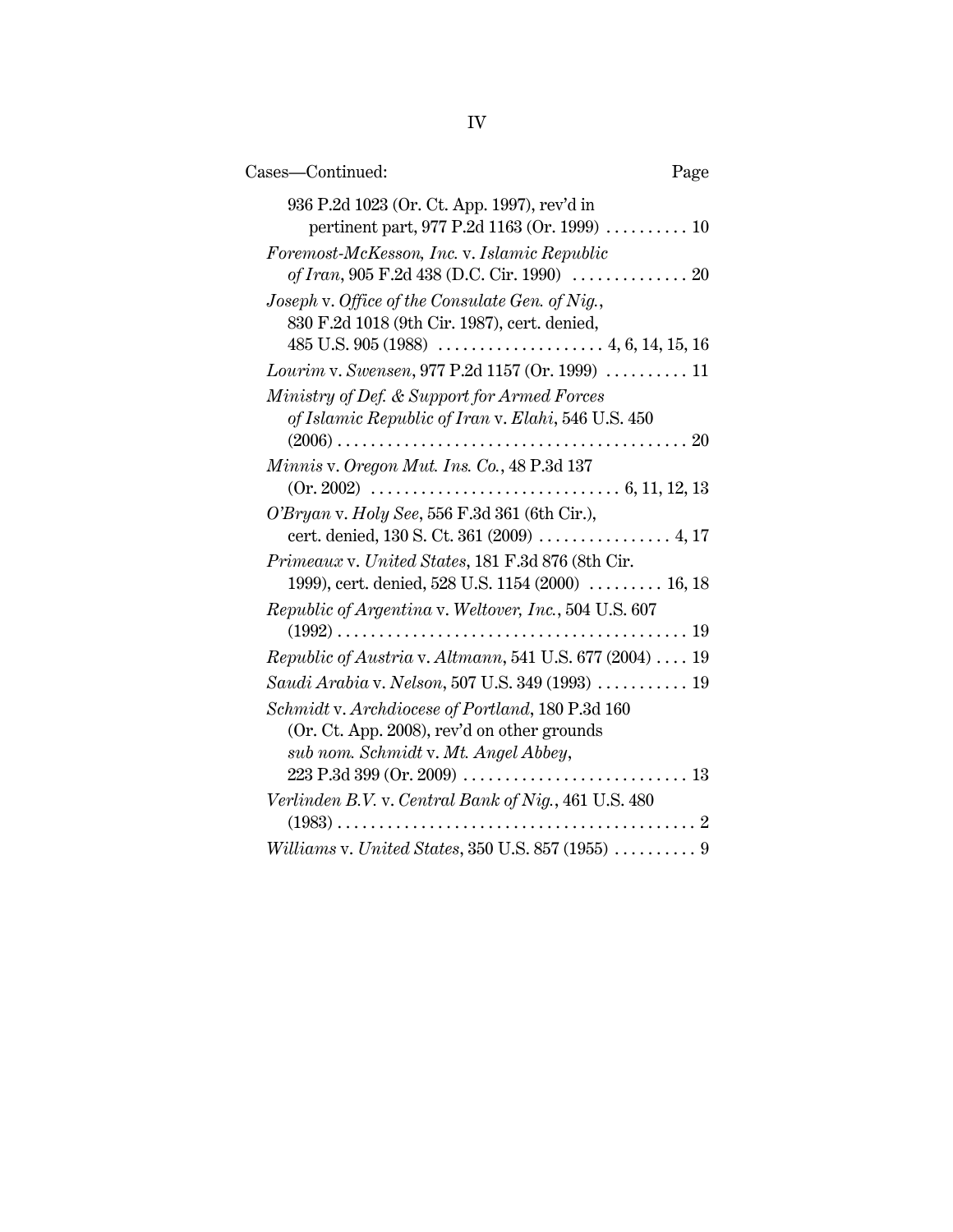| Statutes:<br>Page                              |  |
|------------------------------------------------|--|
| Federal Tort Claims Act:                       |  |
|                                                |  |
|                                                |  |
|                                                |  |
| Foreign Sovereign Immunities Act of 1976:      |  |
|                                                |  |
|                                                |  |
|                                                |  |
|                                                |  |
|                                                |  |
|                                                |  |
|                                                |  |
|                                                |  |
|                                                |  |
|                                                |  |
|                                                |  |
| Miscellaneous:                                 |  |
| Eugene Gressman et al., Supreme Court Practice |  |

| Eugene Gressman et al., Supreme Court Practice      |
|-----------------------------------------------------|
|                                                     |
| H.R. Rep. No. 1487, 94th Cong., 2d Sess. $(1976)$ 2 |
| 1 Office of the Legal Adviser, U.S. Dep't of State, |
| Pub. No. 10120, Cumulative Digest of United         |
| States Practice in International Law, 1981-1988     |
|                                                     |
| 1 Restatement (Second) of Agency $(1958)$ 14        |
|                                                     |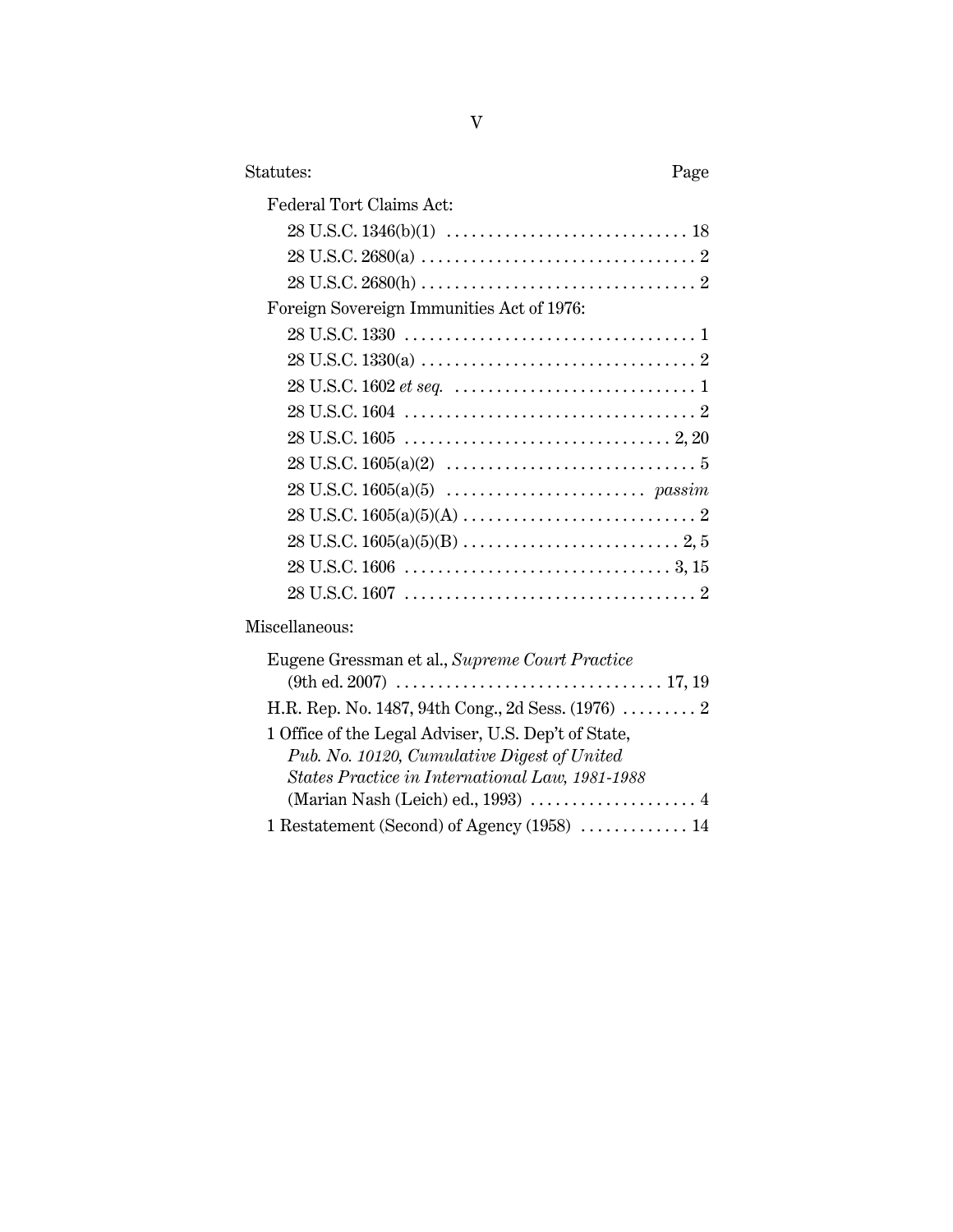| Miscellaneous—Continued:              | Page |
|---------------------------------------|------|
| Restatement (Third) of Agency (2006): |      |
|                                       |      |
|                                       |      |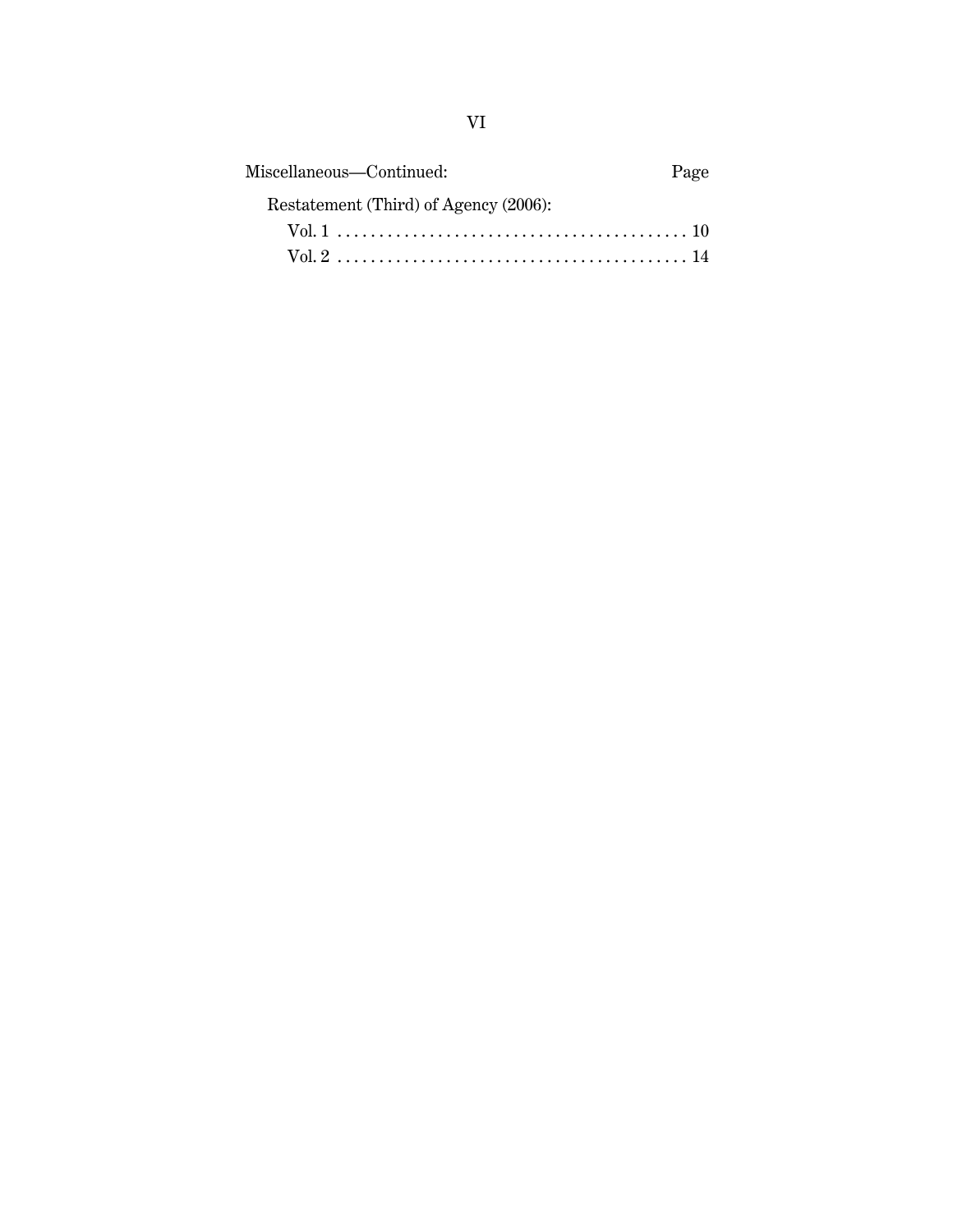## In the Supreme Court of the United States

No. 09-1 HOLY SEE, PETITIONER

*v.*

JOHN V. DOE

*ON PETITION FOR A WRIT OF CERTIORARI TO THE UNITED STATES COURT OF APPEALS FOR THE NINTH CIRCUIT*

#### **BRIEF FOR THE UNITED STATES AS AMICUS CURIAE**

#### **INTEREST OF THE UNITED STATES**

This brief is filed in response to the Court's order inviting the Solicitor General to express the views of the United States. In the view of the United States, the Court should grant the petition for a writ of certiorari, vacate the judgment of the court of appeals, and remand to the court of appeals for further consideration. In the alternative, the petition for a writ of certiorari should be denied.

#### **STATEMENT**

1. Congress enacted the Foreign Sovereign Immunities Act of 1976 (FSIA), 28 U.S.C. 1330, 1602 *et seq.*, to codify the circumstances under which a foreign state may be sued in a civil action in a court in the United States. The FSIA largely codified the so-called restric-

(1)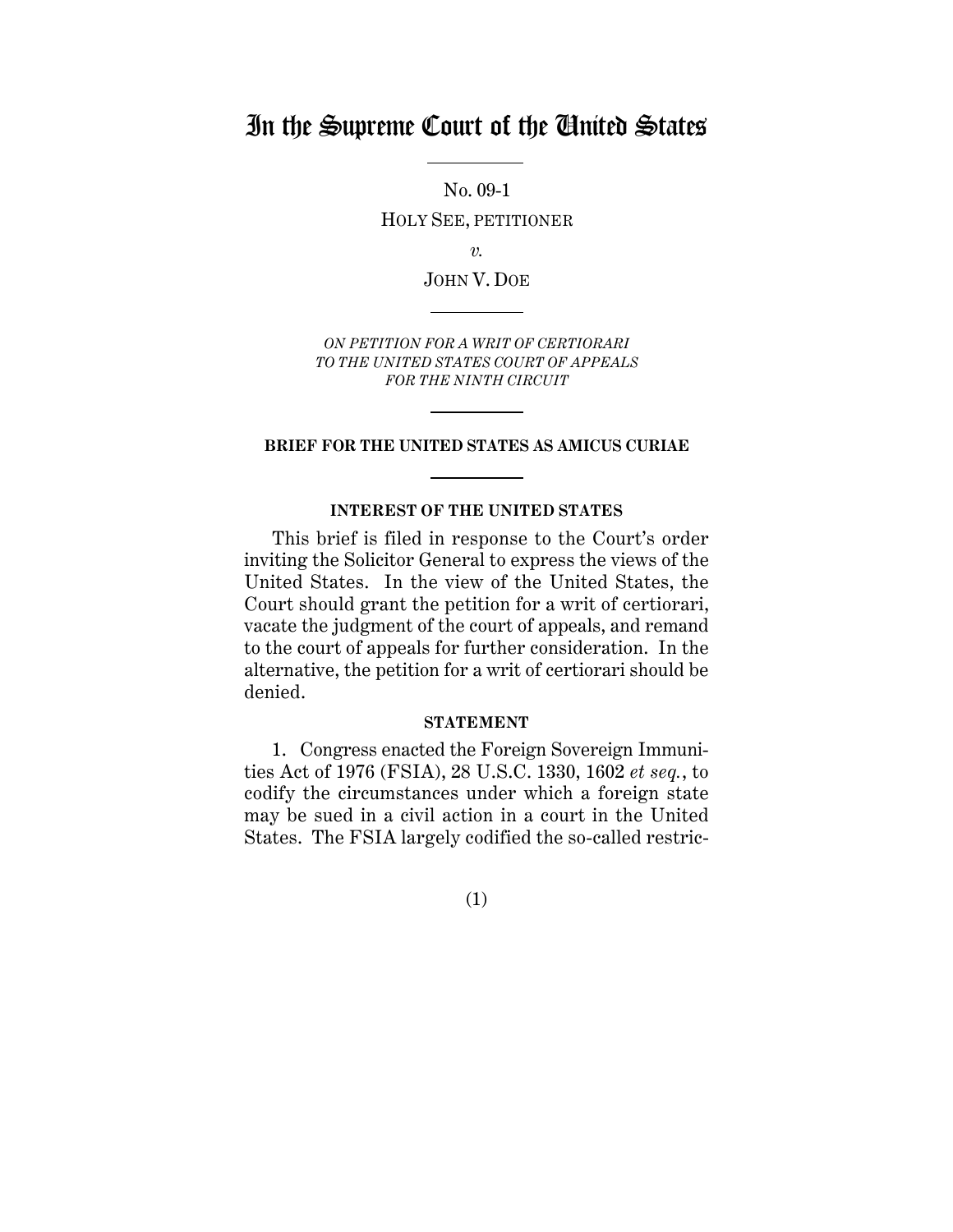tive theory of foreign sovereign immunity, under which "the sovereign immunity of foreign states should be 'restricted' to cases involving acts of a foreign state which are sovereign or governmental in nature, as opposed to acts which are either commercial in nature or those which private persons normally perform." H.R. Rep. No. 1487, 94th Cong., 2d Sess. 14 (1976) (*1976 House Report*); see *Verlinden B.V.* v. *Central Bank of Nig.*, 461 U.S. 480, 486-488 (1983).

Under the FSIA, the general rule is that "a foreign state shall be immune from the jurisdiction of the courts of the United States." 28 U.S.C. 1604. The statute, however, enumerates certain exceptions to that immunity. 28 U.S.C. 1605, 1607. One such exception permits certain tort suits against a foreign state. 28 U.S.C.  $1605(a)(5)$ . In relevant part, the tort exception provides that a foreign state shall not be immune from the jurisdiction of United States courts in any case "in which money damages are sought against a foreign state for personal injury or death, or damage to or loss of property, occurring in the United States and caused by the tortious act or omission of that foreign state or of any official or employee of that foreign state while acting within the scope of his office or employment."<sup>1</sup> *Ibid*.

If a civil suit falls within one of the FSIA's enumerated exceptions to immunity, a federal court has subjectmatter jurisdiction over the suit. 28 U.S.C. 1330(a); see

 $1$  The FSIA excludes from the tort exception claims arising from discretionary acts, and those based on certain intentional torts (malicious prosecution, abuse of process, libel, slander, misrepresentation, deceit, or interference with contract rights).  $28 \text{ U.S.C. } 1605 \text{(a)} \cdot (5) \text{(A)}$  and (B). Congress modeled these exclusions on the similar exceptions in the Federal Tort Claims Act (FTCA), see 28 U.S.C. 2680(a) and (h), to the United States' amenability to suit for tort. *1976 House Report* 21.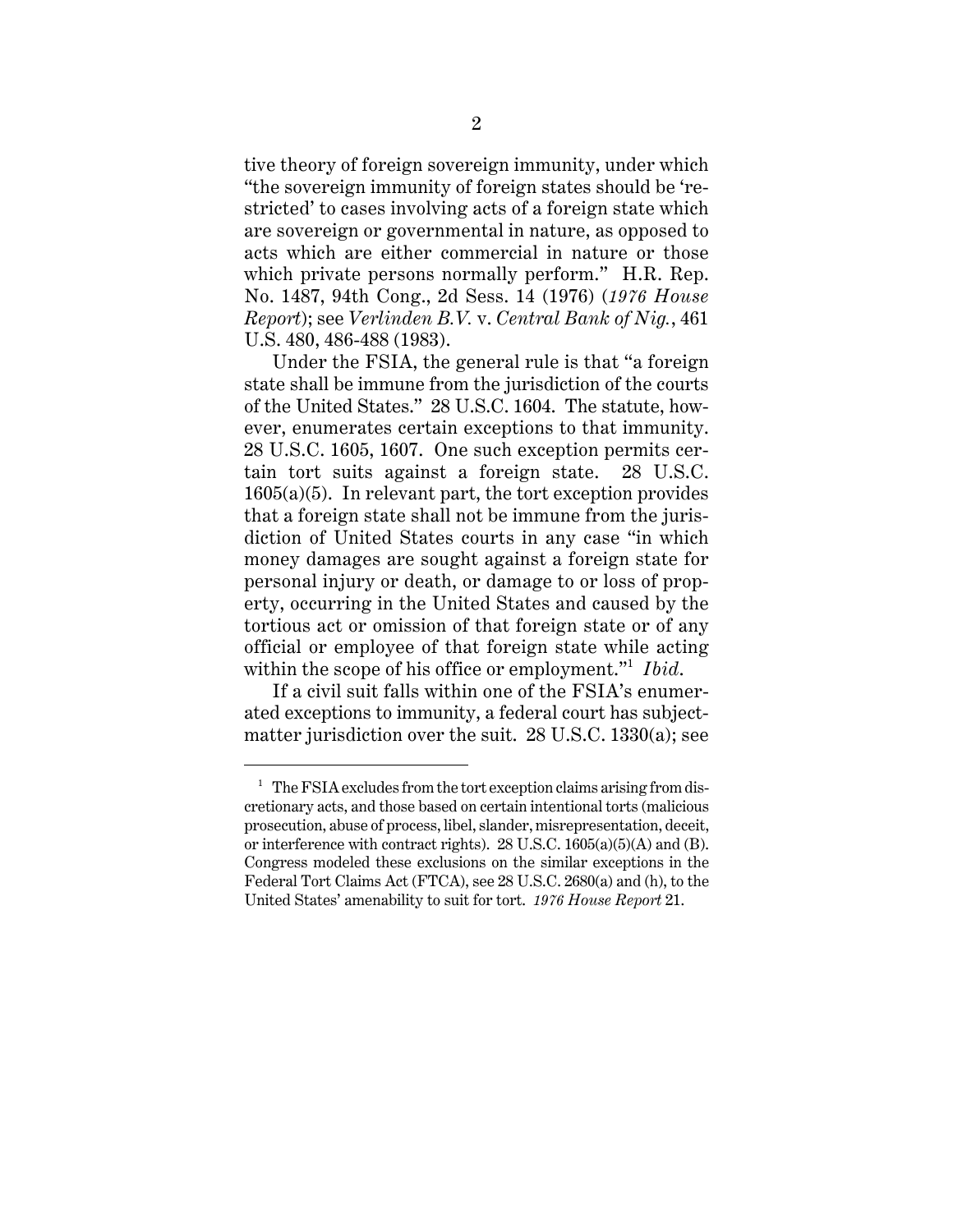*Argentine Republic* v. *Amerada Hess Shipping Corp.*, 488 U.S. 428, 434 (1989). If a foreign state is not immune from suit, the FSIA provides that "the foreign state shall be liable in the same manner and to the same extent as a private individual under like circumstances." 28 U.S.C. 1606.

2. Respondent brought this action for damages in the United States District Court for the District of Oregon, alleging that he was sexually abused by a Catholic priest in the mid-1960s. Pet. App. 69a-73a. Respondent alleged that the priest had abused other children in other parishes before being transferred to the Portland church at which he abused respondent. *Id*. at 138a-140a. The priest had used his position of authority, respondent asserted, in order to gain the trust of respondent and his family, and then, when respondent was a teenager, the priest had molested him. *Id.* at 144a-145a.

Respondent named as defendants the Holy See (the petitioner in this case); the Archdiocese of Portland, Oregon; the Catholic Bishop of Chicago; and the Order of the Friar of Servants. Pet. App. 5a. As relevant here, respondent alleged that petitioner is vicariously liable, under the doctrine of respondeat superior, for the priest's sexual abuse, because "the molestation \* \* \* occurred while [the priest] was acting in the scope of his employment." *Id.* at 147a-148a. Respondent also asserted that petitioner was directly liable for negligence in supervising the priest, *id.* at 149a-150a; and that petitioner fraudulently concealed the priest's previous acts of abuse, *id.* at 150a-152a.

Petitioner moved to dismiss the complaint for lack of subject-matter jurisdiction, arguing that it is entitled to immunity under the FSIA. Pet. App. 8a. Petitioner is recognized as a foreign sovereign by the United States,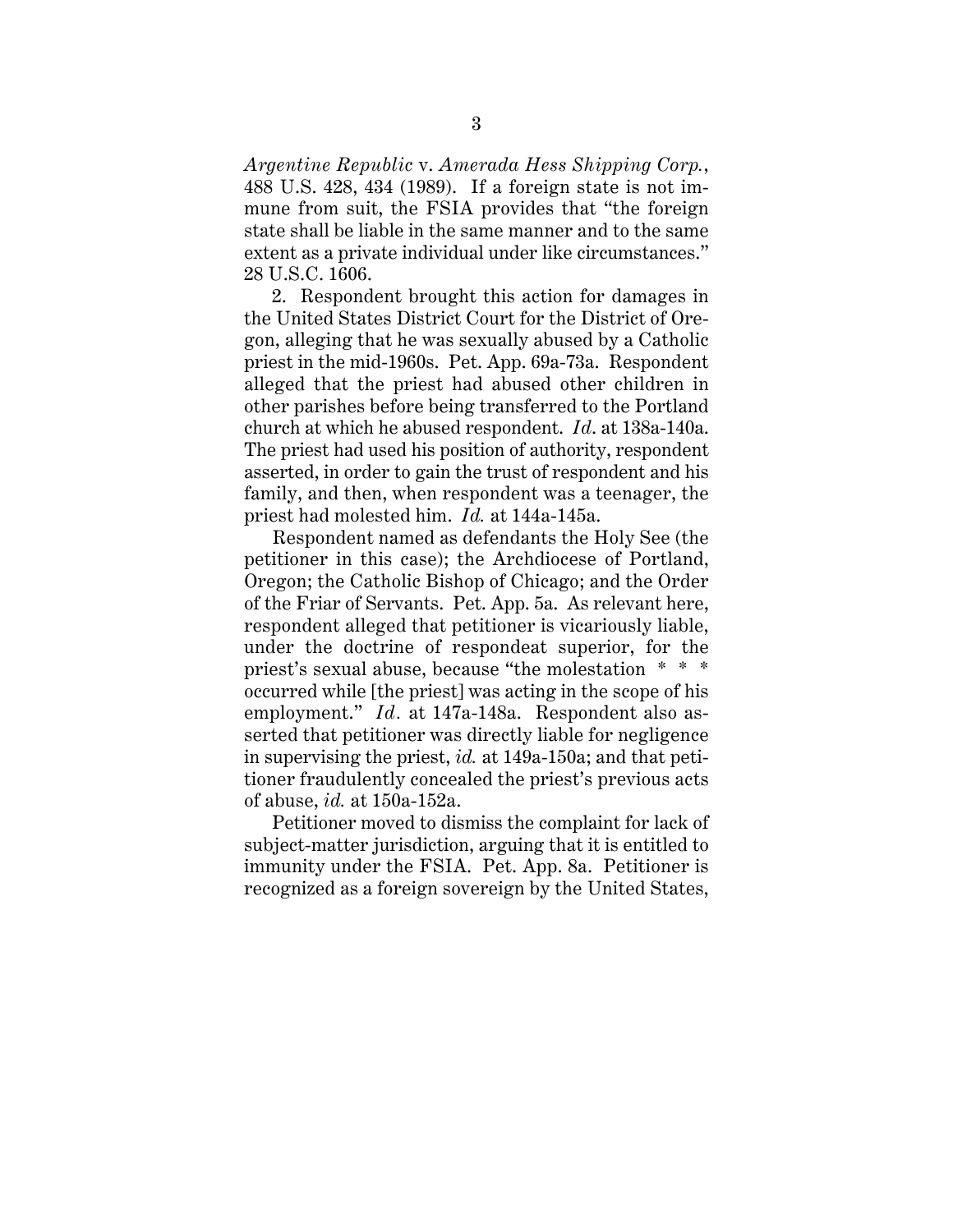and the two states have maintained formal diplomatic relations since 1984. See 1 Office of the Legal Adviser, U.S. Dep't of State, *Pub. No. 10120, Cumulative Digest of United States Practice in International Law*, *1981- 1988,* at 894 (Marian Nash (Leich) ed., 1993). Accordingly, petitioner is subject to civil suit in United States courts only if the suit comes within one of the exceptions to immunity specified in the FSIA. See, *e.g.*, *O'Bryan* v. *Holy See*, 556 F.3d 361, 374 (6th Cir.), cert. denied, 130 S. Ct. 361 (2009). In response to petitioner's motion to dismiss, respondent argued that the district court had subject-matter jurisdiction under the FSIA's tort exception, 28 U.S.C. 1605(a)(5). Pet. App. 70a.

The district court concluded that it had jurisdiction over respondent's vicarious liability claim pursuant to the FSIA's tort exception. Pet. App. 106a-113a. The court began by noting that the Ninth Circuit had construed Section 1605(a)(5)'s requirement that the tortious act be committed by an "employee \* \* \* while acting within the scope of his office or employment" to equate to a finding that the doctrine of respondeat superior applies to the tortfeasor's act as a matter of state law. *Id*. at 111a (discussing *Joseph* v. *Office of the Consulate Gen. of Nig.*, 830 F.2d 1018, 1025 (9th Cir. 1987), cert. denied, 485 U.S. 905 (1988)).

Applying Oregon law, the court explained that in *Fearing* v. *Bucher*, 977 P.2d 1163, 1166 (1999), the Oregon Supreme Court had held that an employer may be held liable "not only for the torts of his employee when the employee is acting within the scope of his employment, but also for the intentional criminal acts of employees if the acts that lead to the criminal conduct were within the scope of employment." Pet. App. 111a (citations omitted). Thus, *Fearing* held that an employer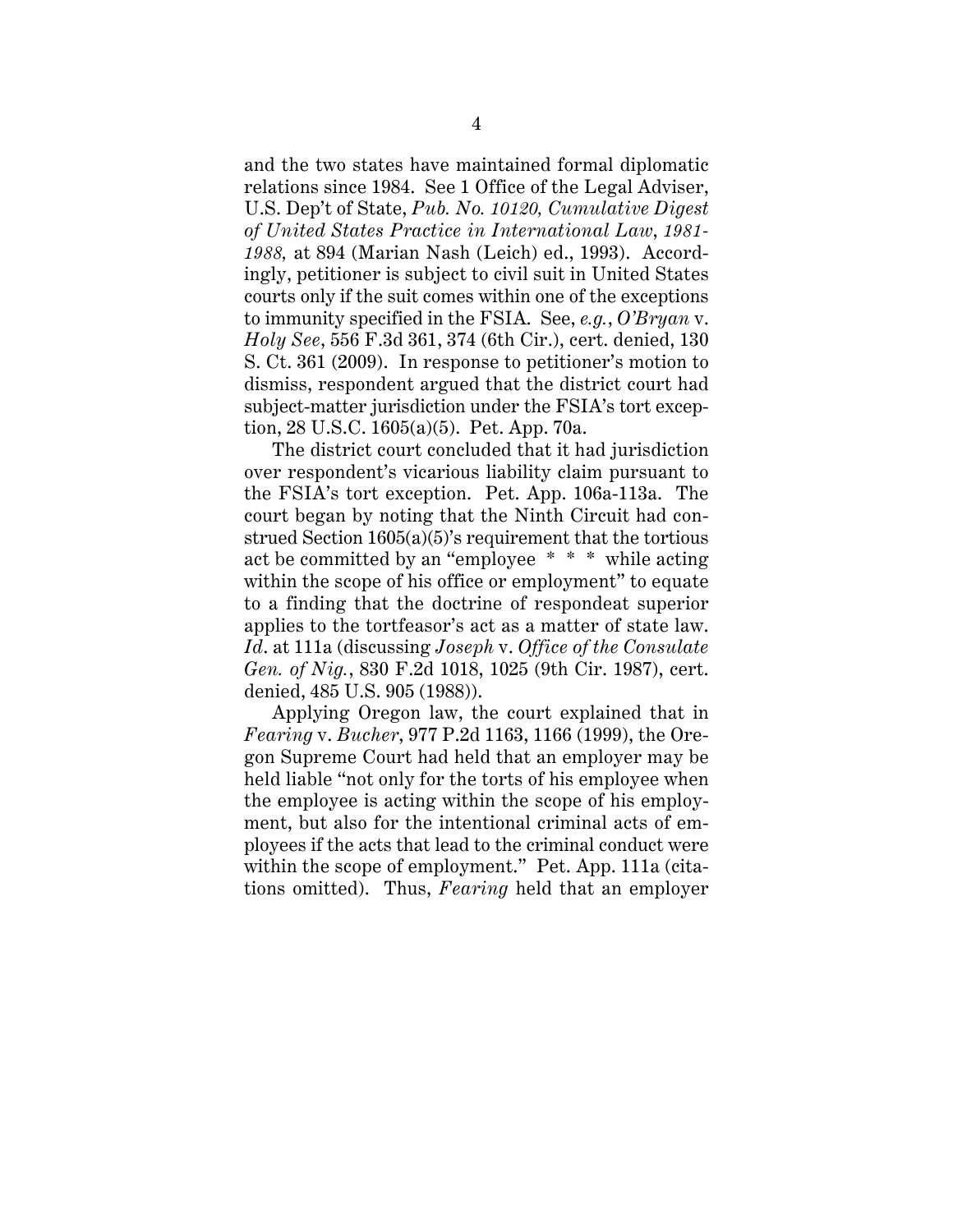could be held vicariously liable for a priest's sexual abuse if that abuse was causally related to conduct such as a priest's pastoral duties—that was within the priest's scope of employment. *Id.* at 112a.

Because respondent alleged that the sexual abuse arose out of "conduct preceding the sexual abuse [that] fell within the scope of [the priest's] employment," the district court held that the complaint revealed "sufficient grounds upon which to hold [the priest's] employer liable under a theory of respondeat superior." Pet. App. 112a-113a. The court therefore concluded that respondent's vicarious liability claim fell within Section 1605(a)(5)'s tort exception.<sup>2</sup> *Ibid*.

3. Invoking the collateral order doctrine, see *Cassirer* v. *Kingdom of Spain*, 580 F.3d 1048, 1055 (9th Cir. 2009), petitioner appealed the district court's adverse foreign sovereign immunity rulings. Pet. App. 8a-9a, 14a-15a. The court of appeals affirmed the district court's holding that respondent's respondeat superior

<sup>&</sup>lt;sup>2</sup> The district court also made other rulings that are not presently before this Court. It held that it had jurisdiction over respondent's negligence claims against petitioner under the tort exception, Pet. App. 113a-128a; that there was no jurisdiction over respondent's fraud claim because such claims are excluded from the tort exception, *id*. at 107a (citing  $28$  U.S.C.  $1605(a)(5)(B)$ ); and that none of respondent's claims fell within the FSIA's commercial activities exception (28 U.S.C. 1605(a)(2)), Pet. App. 105a-106a.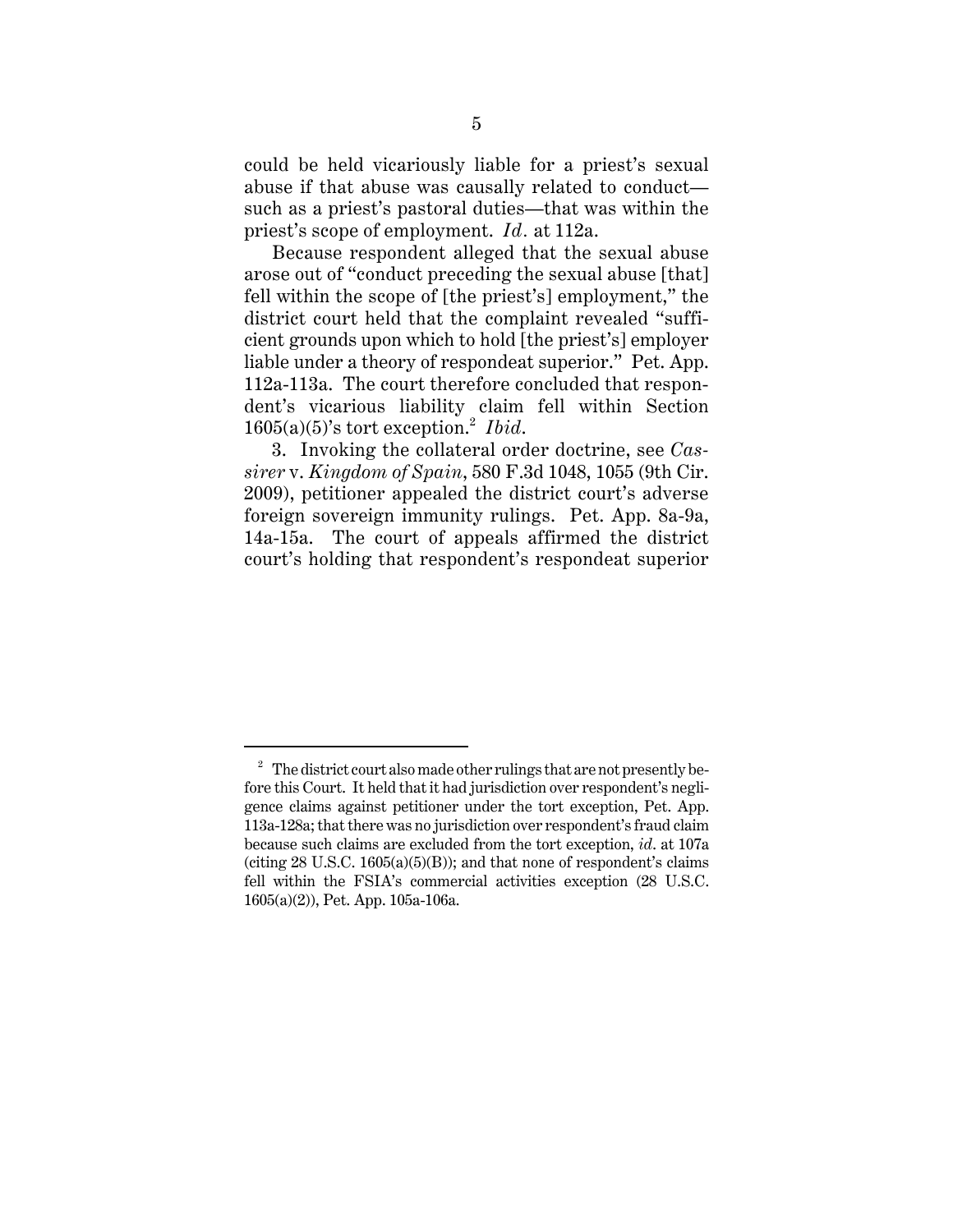claim could go forward under the tort exception.<sup>3</sup> *Id*. at 29a-35a.

Like the district court, the court of appeals began by observing that the "'scope of employment' provision of the tortious activity exception essentially requires a finding that the doctrine of respondeat superior applies to the tortious acts of individuals" under state law. Pet. App. 31a-32a (quoting *Joseph*, 830 F.2d at 1025). The court explained that the Oregon Supreme Court had held in *Fearing* that although "the priest's 'alleged sexual assaults on plaintiff clearly were outside the scope of his employment' under the traditional test," courts could impose vicarious liability if "acts that *were* within the scope of employment resulted in the acts which led to injury to [the] plaintiff." *Id*. at 33a (brackets in original) (quoting *Fearing*, 977 P.2d at 1166).

According to the court of appeals, "[t]he Oregon Supreme Court has since clarified that *Fearing* created a 'scope of employment' test specifically applicable to intentional torts." Pet. App. 33a. In *Minnis* v. *Oregon Mutual Insurance Co.*, 48 P.3d 137 (Or. 2002), the Ninth Circuit stated, the Oregon Supreme Court "ma[de] clear that, rather than holding that sexual abuse is not within

<sup>&</sup>lt;sup>3</sup> The court of appeals reversed the district court's holding that respondent's negligence claim came within the tort exception. Pet. App. 3a-4a; see note 2, *supra*. Respondent cross-appealed the district court's ruling that the FSIA's commercial activity exception did not permit his claims, Pet. App. 15a, but the court of appeals held that it lacked appellate jurisdiction over the cross-appeal. *Id*. at 15a-19a. Neither of these issues is before the Court in the present certiorari petition.

Judge Berzon dissented in part, explaining that she would have held that respondent's negligence claims could go forward under the commercial activity exception. Pet. App. 40a-64a. Judge Fernandez filed a concurring opinion responding to Judge Berzon's partial dissent. *Id.* at 64a-68a.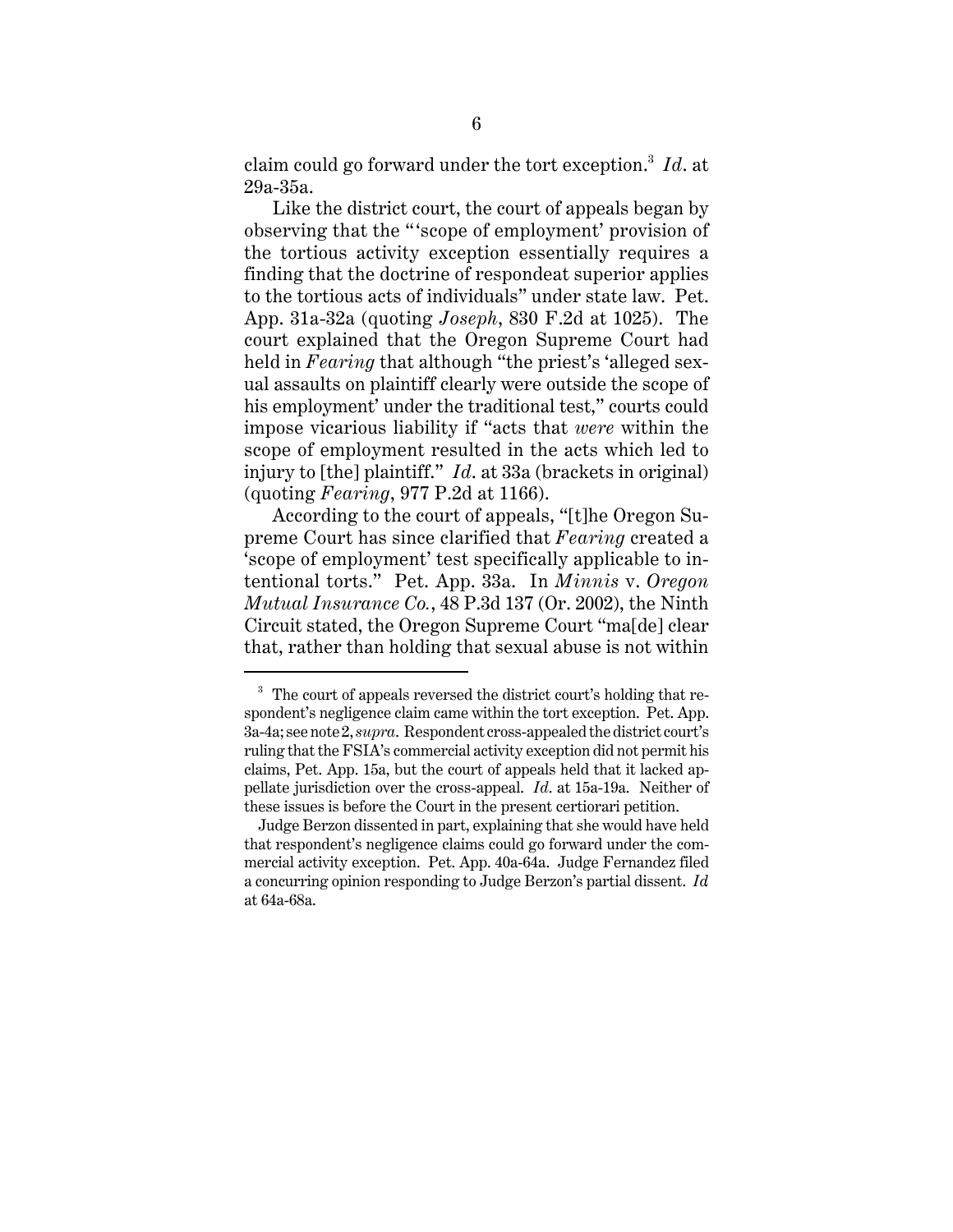the scope of employment, *Fearing* created an alternative test with respect to the second and third factors of the 'within the scope of employment' standard." Pet. App. 34a. Thus, the Ninth Circuit continued, "[a]n intentional tort is within the scope of employment and can support respondeat superior liability for the employer, if conduct that was within the scope of employment" directly led to the intentional tort. *Ibid.*

Because respondent, like the plaintiff in *Fearing*, alleged that the priest's pastoral activities led to the priest's sexual abuse of respondent, the Ninth Circuit concluded that respondent had adequately alleged "an injury caused by an 'employee' of the foreign state while acting 'within the scope of his . . . employment.'" Pet. App. 34a-35a (quoting 28 U.S.C. 1605(a)(5)). The court of appeals therefore held that the district court had jurisdiction over respondent's claim against petitioner under the tort exception, and it remanded for further proceedings.<sup>4</sup> *Id*. at 35a, 40a.

#### **DISCUSSION**

The court of appeals erred in holding that the district court has jurisdiction under the FSIA's tort exception over respondent's claim that petitioner is vicariously liable for sexual abuse committed by a priest. That decision does not merit plenary review because it does not conflict with any decision of this Court or another court

<sup>&</sup>lt;sup>4</sup> Petitioner also contended that the tort exception did not apply because the priest who committed the acts of sexual abuse was not petitioner's employee, see 28 U.S.C. 1605(a)(5). Pet. App. 30a. The court of appeals held that for purposes of petitioner's motion to dismiss, respondent had sufficiently alleged that the priest was an employee of petitioner. *Id.* at 30a-31a. Petitioner has not challenged that ruling in this Court. See Pet. i. Under the court of appeals' decision, petitioner is free to litigate that issue before the district court on remand.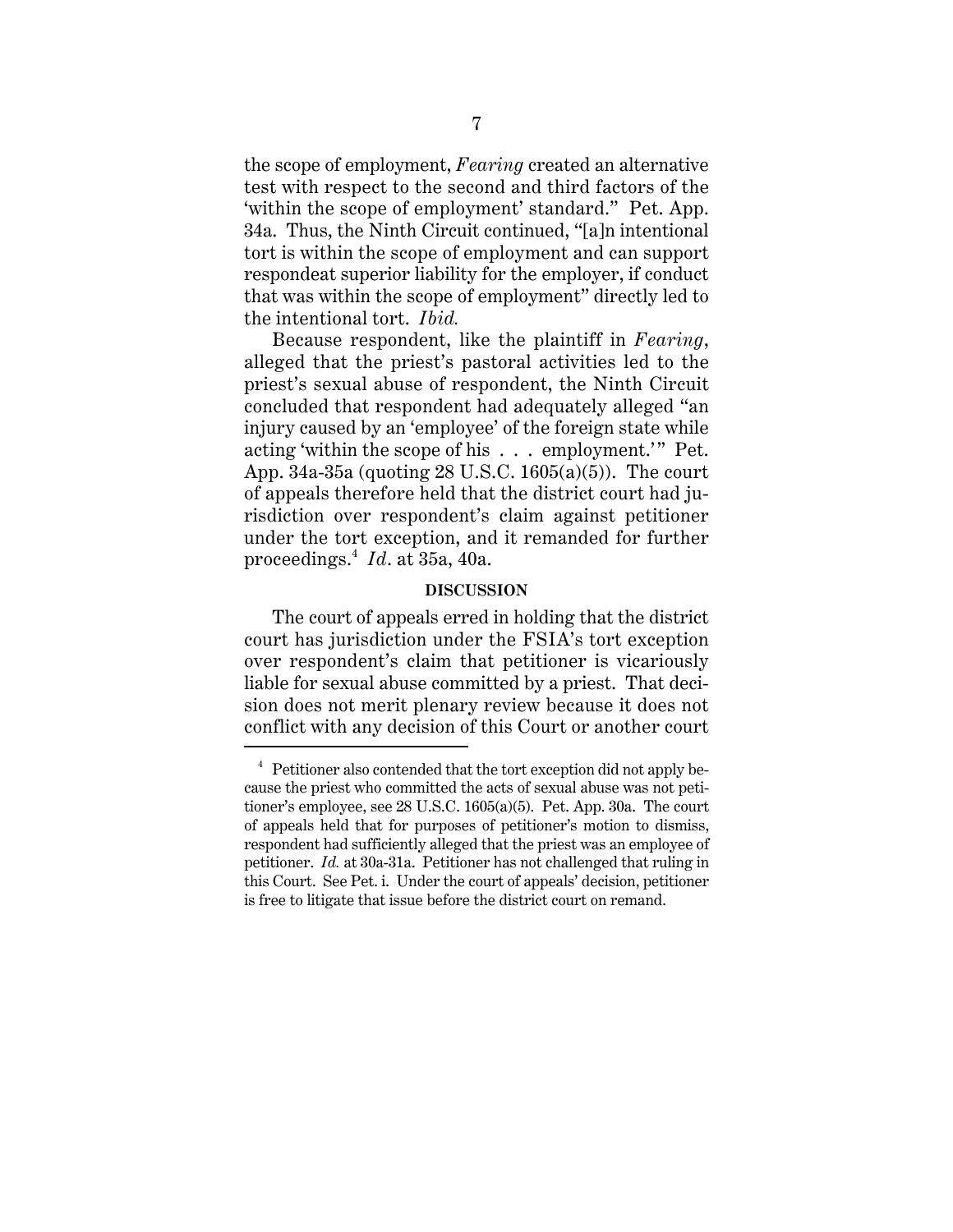of appeals. But because the nature of the Ninth Circuit's ruling on the interpretation of the FSIA is unclear and the court did not address a decision of the Oregon Court of Appeals that clarifies the Oregon precedents upon which the Ninth Circuit relied, the Court may wish to grant the petition, vacate the judgment of the court of appeals, and remand to that court for further consideration.

## **I. THE COURT OF APPEALS ERRED IN HOLDING THAT RESPONDENT'S CLAIM FALLS WITHIN THE FSIA'S TORT EXCEPTION**

In the view of the United States, the court of appeals erred in holding that respondent's vicarious liability claim falls within the FSIA's tort exception. Oregon law holds that sexual abuse and similar intentional torts generally do not come within an employee's scope of employment, but that an employer nevertheless may in some circumstances be held vicariously liable for an employee's intentional tort. The Ninth Circuit misunderstood Oregon law, and held that an intentional tort falls within the scope of employment if non-tortious conduct leading to the tort was itself within the scope of employment. Pet. App. 34a. The court also appears to have made a second, interrelated error, for it may have assumed that Section 1605(a)(5)'s scope-of-employment requirement is satisfied any time state law would impose vicarious liability on an employer, whether or not the tort itself was committed by the employee "while acting within the scope of his office or employment." 28 U.S.C.  $1605(a)(5)$ ; see Pet. App. 31a-32a. Contrary to the court of appeals' apparent assumption, however, the scope-ofemployment analysis for purposes of jurisdiction under the FSIA is distinct from the question whether an em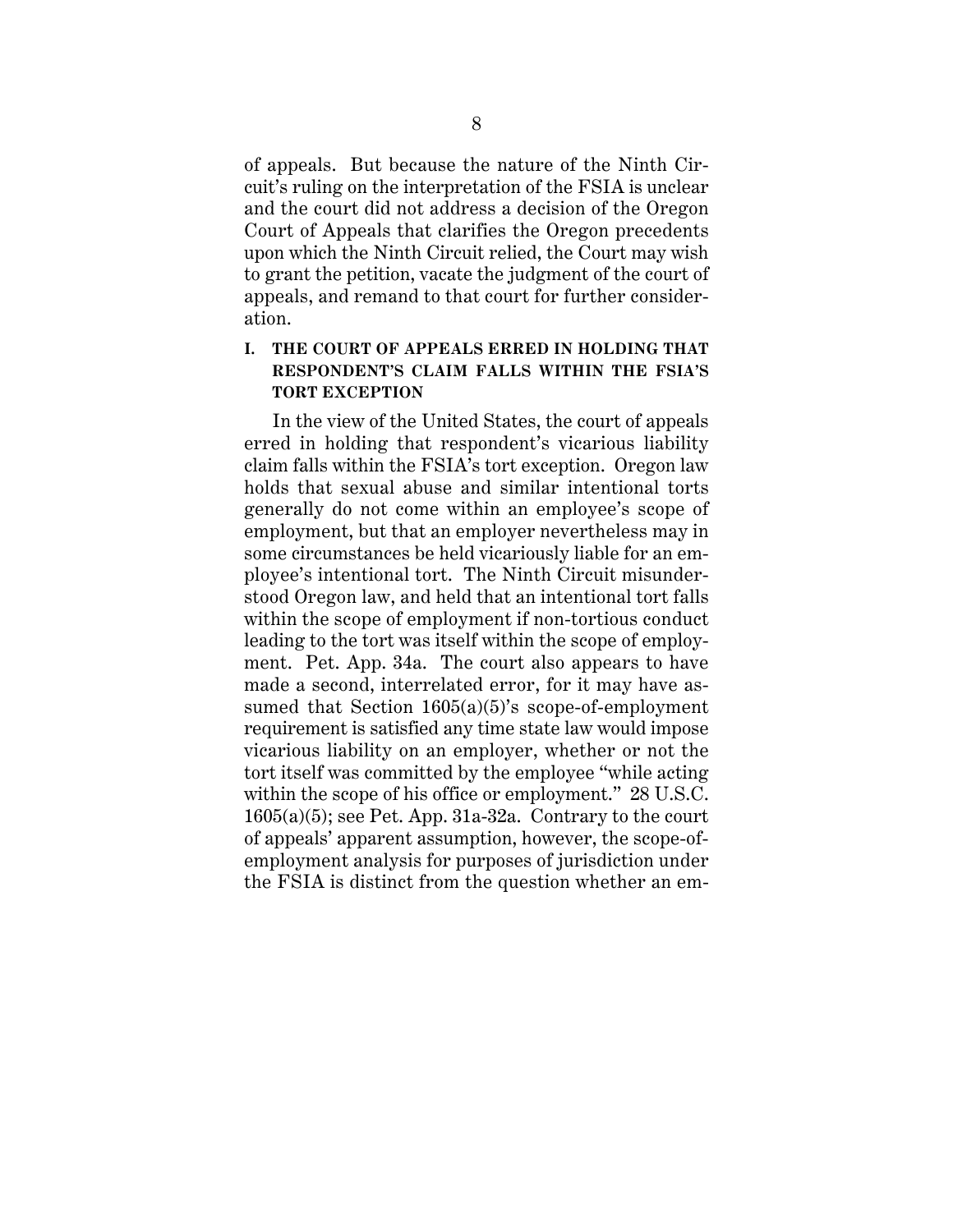ployer may be held vicariously liable on the merits. A court may not use a state liability rule to expand the grounds on which the FSIA permits the court to exercise jurisdiction over claims against a foreign sovereign.

## **A. The Court Of Appeals Erred In Holding That Sexual Abuse Came Within The Priest's Scope Of Employment Under Oregon Law**

Under the FSIA's tort exception, a foreign state is not immune from suit in a case in which damages are sought for injuries "caused by the tortious act or omission of that foreign state or of any official or employee of that foreign state while acting within the scope of his office or employment." 28 U.S.C. 1605(a)(5). Following circuit precedent, the court of appeals looked to state law to determine whether the alleged tortious act—the priest's sexual abuse—satisfied Section 1605(a)(5)'s scope-of-employment requirement, Pet. App. 31a-32a, and interpreted Oregon law to hold that an intentional tort that is outside the scope of employment comes within the scope of employment if it is causally related to precursor acts that are within the scope of employment.<sup>5</sup> That conclusion is erroneous.

1. Under Oregon law, as in most States, the general rule is that an employer may be held liable for the tortious acts of an employee "[u]nder the doctrine of *respondeat superior*" when "the employee acts within the

 $5$  This Court has not addressed whether state or federal law controls the tort exception's scope-of-employment determination. Cf. *Williams* v. *United States*, 350 U.S. 857 (1955) (per curiam) (remanding in a Federal Tort Claims Act case to permit the court of appeals to apply state law in determining whether a government employee was acting within the scope of his employment). That issue is not presented in the petition.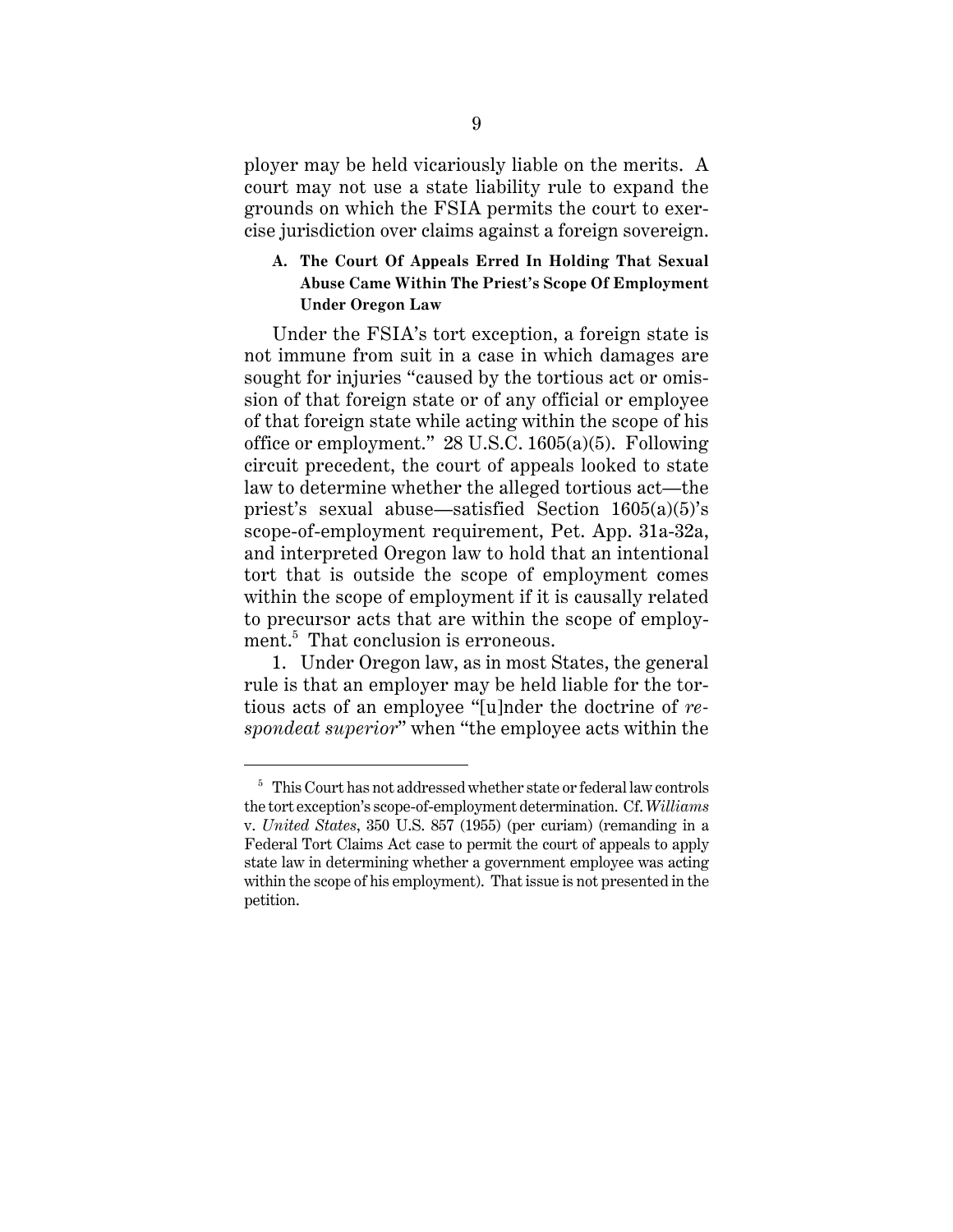scope of employment." *Chesterman* v. *Barmon*, 753 P.2d 404, 406 (Or. 1988); see generally 1 Restatement (Third) of Agency § 2.04, at 139-142 (2006). In *Chesterman*, the Oregon Supreme Court identified three requirements for finding that an employee was acting within the scope of employment:

(1) whether the act occurred substantially within the time and space limits authorized by the employment; (2) whether the employee was motivated, at least partially, by a purpose to serve the employer; and (3) whether the act is of a kind which the employee was hired to perform.

#### 753 P.2d at 406.

Subsequently, in *Fearing* v. *Bucher*, 977 P.2d 1163, 1166 (1999), the Oregon Supreme Court provided an additional basis for respondeat superior liability, and departed from the general rule that an employer's respondeat superior liability is co-extensive with an employee's scope of employment. The court thus effectively uncoupled the question whether the tort itself was committed within the scope of employment from the ultimate question whether an employer may be held vicariously liable for that tort, by holding that an employer may be vicariously liable for certain torts committed outside the employee's scope of employment.

In *Fearing*, the court applied the *Chesterman* scopeof-employment inquiry to a plaintiff's claim that an archdiocese should be held vicariously liable for a priest's sexual assault on the plaintiff.<sup>6</sup> The Oregon Supreme Court began by observing that the priest's "alleged sexual assaults on plaintiff clearly were outside

<sup>6</sup> See *Fearing* v. *Bucher*, 936 P.2d 1023, 1024 (Or. Ct. App. 1997).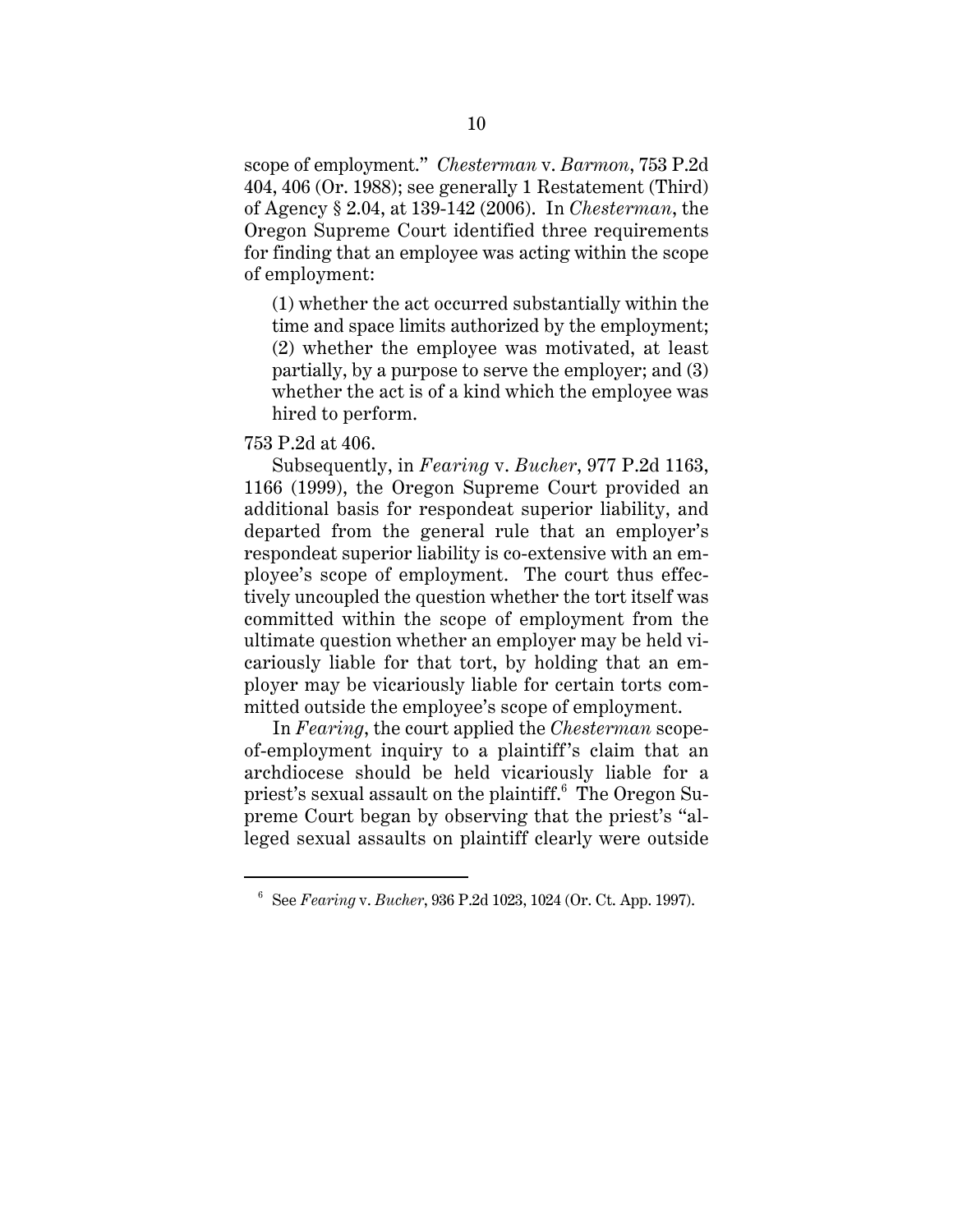the scope of his employment." *Fearing*, 977 P.2d at 1166. The court explained that "in the intentional tort context," however, a court need not determine whether "the intentional tort *itself* was committed in furtherance of any interest of the employer or was the same kind of activities that the employee was hired to perform"—in other words, whether the tortious act itself satisfies the second and third factors in the *Chesterman* scope-ofemployment analysis—because such a finding is not "necessary to vicarious liability." *Id.* at 1167. Rather, the court held, the plaintiff could assert a claim of respondeat superior liability if "conduct that was within the scope of [the priest's] employment \* \* \* arguably resulted in the acts that caused plaintiff's injury." *Ibid.*; see *id.* at 1166; *Lourim* v. *Swensen*, 977 P.2d 1157, 1160 (Or. 1999) (same).

Applying that standard, the Oregon Supreme Court held that the complaint adequately alleged that the priest's pastoral relationship with the plaintiff—the priest's actions as "youth pastor, spiritual guide, confessor," *Fearing*, 977 P.2d at 1166—satisfied the three *Chesterman* requirements, and was therefore within the scope of the priest's employment. *Id.* at 1166-1167. Because the complaint alleged that the sexual abuse was a "direct outgrowth" of the pastoral relationship, the court held that the "allegations  $* * *$  are sufficient to state a claim of vicarious liability." *Id.* at 1168.

More recently, the Oregon Supreme Court explained in *Minnis* v. *Oregon Mutual Insurance Co.*, 48 P.3d 137 (2002)*,* that the *Fearing* analysis applies only when the first *Chesterman* requirement is met: that is, when an employee commits an intentional tort within the time and space limits of employment. *Id.* at 145. In that context, the court may proceed to the second and third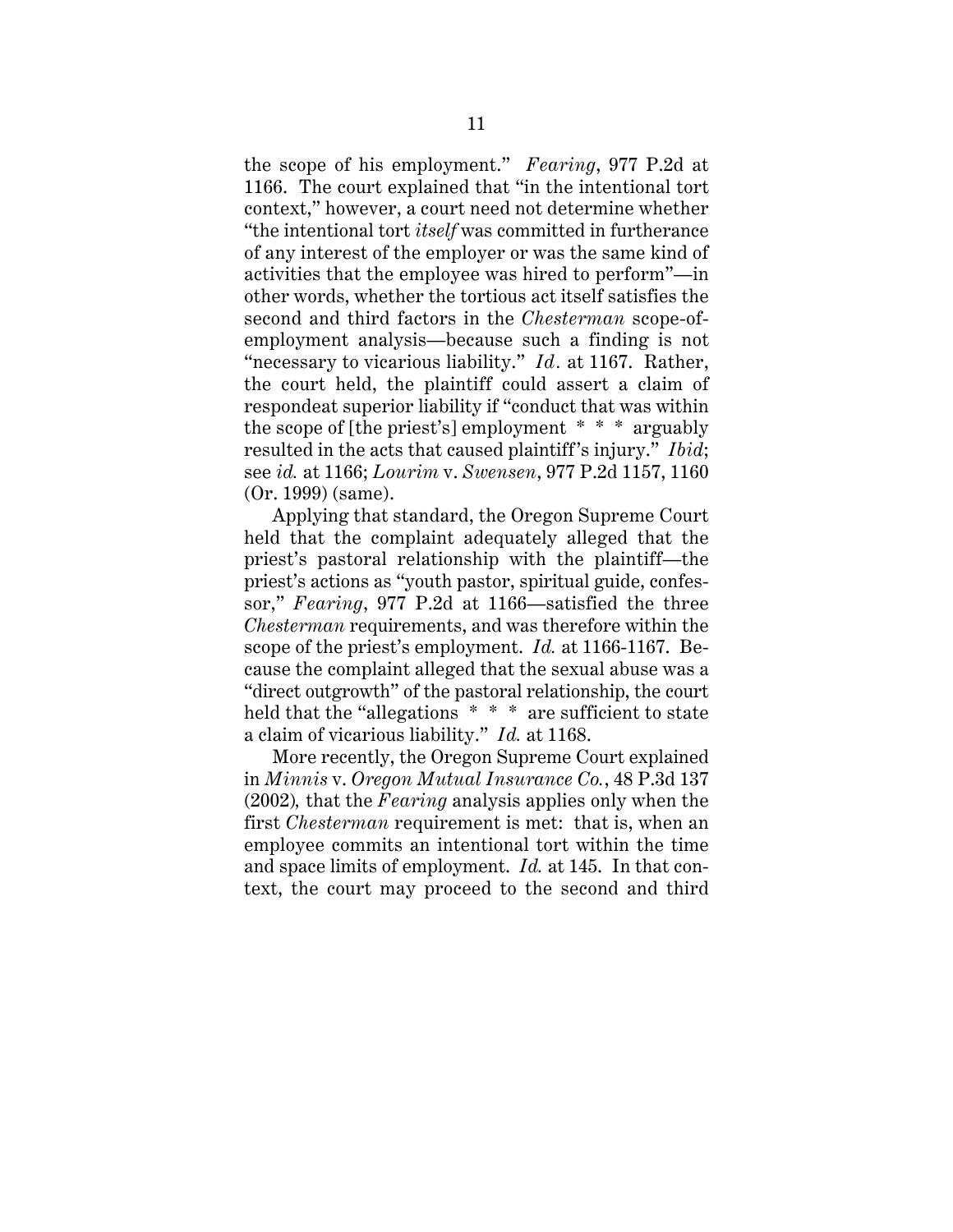*Chesterman* requirements; but, the court noted, given that "[e]mployers do not ordinarily hire others for the specific purpose of committing intentional torts, \* \* \* vicarious liability would be defeated in almost every instance under \* \* \* a standard" that focuses on whether the intentional tort itself satisfies those requirements. *Id.* at 144. The Oregon Supreme Court in *Minnis* explained that *Fearing* therefore analyzes whether "the complaint contains sufficient allegations of [employee] conduct that was within the scope of his employment" because it was undertaken to serve the employer's purposes and was of the type for which the employee was hired. *Id*. at 145 (brackets in original). If that conduct in turn led to the tortious act, then the employee's "tortious conduct \* \* \* was sufficiently connected to the employer's purpose to support the employer's vicarious liability." *Ibid.*

2. The court of appeals erred in interpreting *Minnis* to hold that "*Fearing* created an alternative test" under which "[a]n intentional tort *is* within the scope of employment \* \* \* if conduct that was within the scope of employment" was causally related to the intentional tort. Pet. App. 34a (emphasis added). That characterization of Oregon law conflates the scope-of-employment inquiry with the ultimate question whether the employer may be held vicariously liable for the employee's tort. The Oregon Supreme Court in *Fearing* stated unequivocally that the priest's "alleged sexual assaults on plaintiff clearly were outside the scope of employment." 977 P.2d at 1166. Starting from that proposition, *Fearing* altered the liability inquiry for cases involving intentional torts: rather than focusing on "the intentional tort *itself*," a court should instead consider whether the employee engaged in other, non-tortious conduct within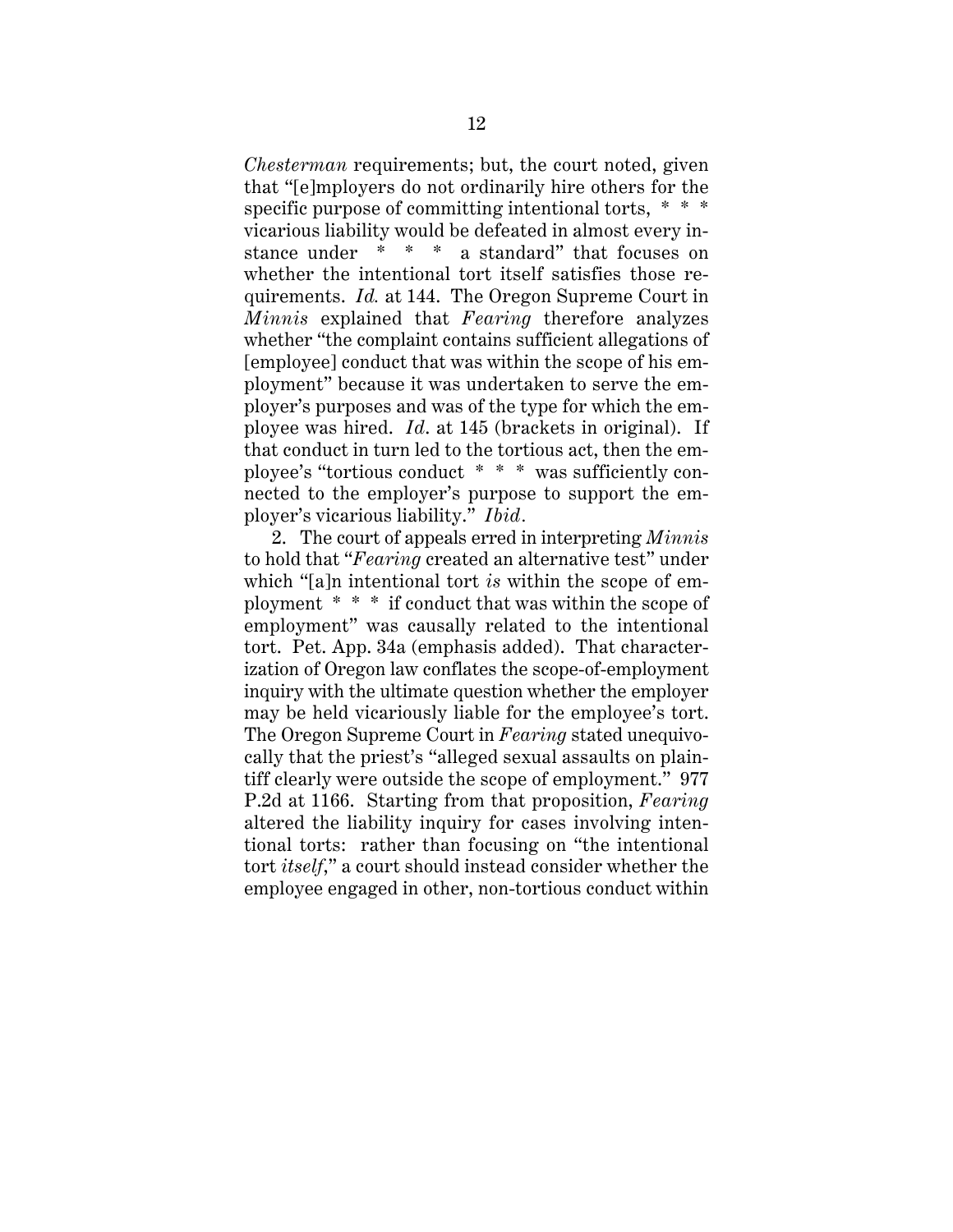the scope of employment "that arguably resulted in the acts that caused plaintiff's injury." *Id.* at 1167.

Thus, for purposes of determining an employer's vicarious liability for an intentional tort, *Fearing* shifts the focus of the second and third *Chesterman* factors from the tort itself to causally related, non-tortious precursor conduct. But *Fearing* did not thereby redefine what acts are within the scope of employment, nor did it recharacterize the sexual assault in that case as itself coming within the scope of employment, as the Ninth Circuit held. And nothing in *Minnis* supports the Ninth Circuit's interpretation. See 48 P.3d at 144-145 (discussing *Fearing*). Indeed, after oral argument in this case but before the Ninth Circuit issued its decision, the Oregon intermediate appellate court, after reviewing the Oregon Supreme Court's decisions in *Fearing* and *Minnis*, reaffirmed that "sexual assault was not within the scope of [the priest's] employment." *Schmidt* v. *Archdiocese of Portland*, 180 P.3d 160, 177 (Or. Ct. App. 2008), rev'd on other grounds *sub nom. Schmidt* v. *Mt. Angel Abbey*, 223 P.3d 399 (Or. 2009).

Because the alleged sexual abuse in this case did not fall within the scope of the priest's employment as a matter of Oregon law, respondent's suit does not involve a "tortious act or omission \* \* \* of any official or employee of [a] foreign state while acting within the scope of his office or employment."  $28$  U.S.C. 1605(a)(5). Accordingly, the FSIA's tort exception did not abrogate petitioner's immunity and provide subject-matter jurisdiction over respondent's claim against petitioner for the priest's sexual abuse.<sup>7</sup>

 $7$  Had Oregon redefined the scope of employment, as the court of appeals believed, to include intentional torts not intended by the em-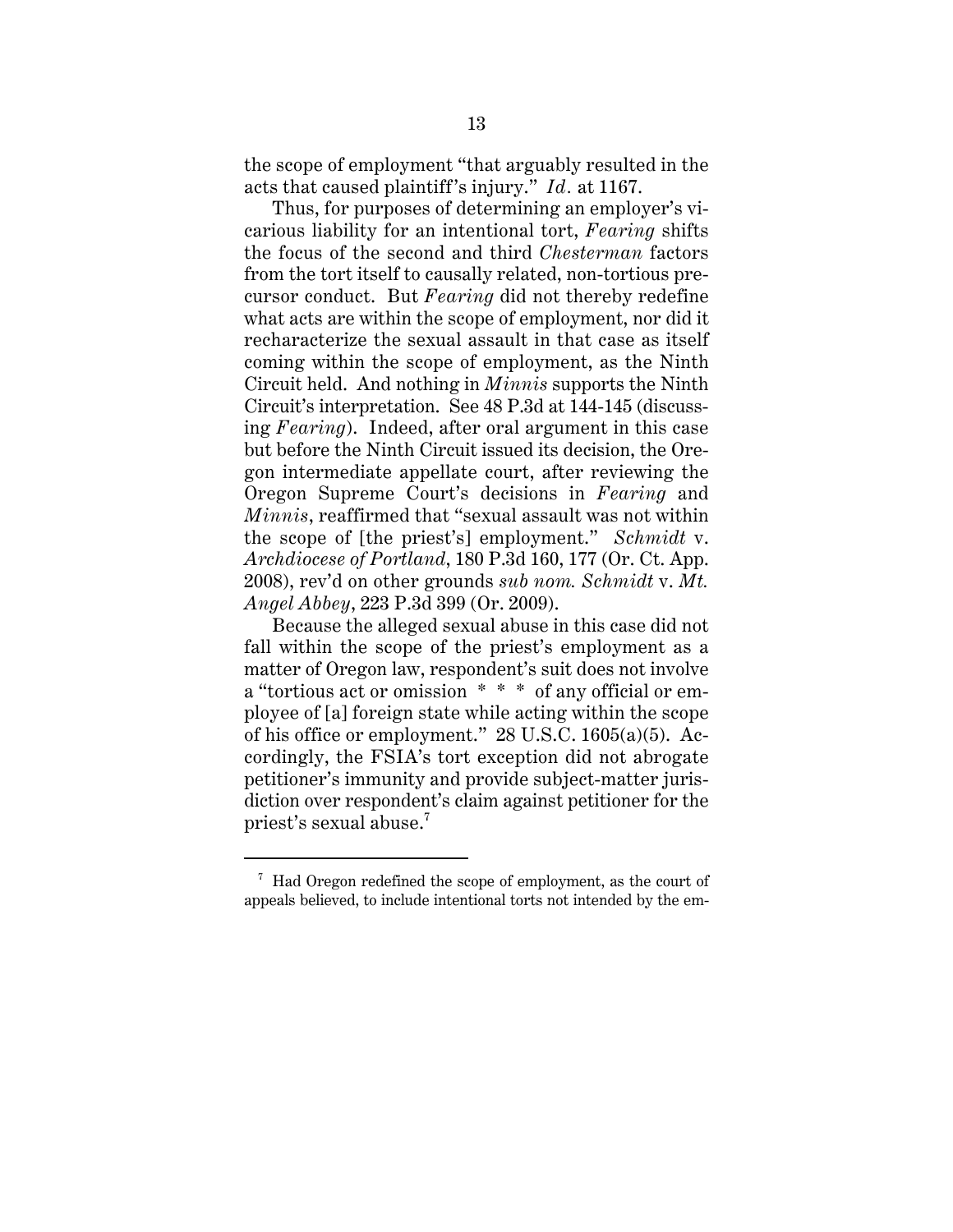**B. The Court Of Appeals Appears To Have Further Erred In Conflating The FSIA's Jurisdictional Scope-Of-Employment Inquiry With The Separate Question Of Respondeat Superior Liability Under State Substantive Law**

A second misconception also appears to have contributed to the Ninth Circuit's conflation of the scope-ofemployment inquiry for FSIA jurisdictional purposes and the distinct question whether vicarious liability could be imposed under Oregon law. The Ninth Circuit characterized the "'scope of employment' provision of the tortious activity exception" as "essentially requir[ing] a finding that the doctrine of respondeat superior applies to the tortious acts of individuals." Pet. App. 31a-32a (quoting *Joseph* v. *Office of the Consulate Gen. of Nig.*, 830 F.2d 1018, 1025 (9th Cir. 1987), cert. denied, 485 U.S. 905 (1988)). That statement suggests that the court of appeals assumed that Section  $1605(a)(5)$  does not require that the employee's tort itself have been committed while the employee was acting within the scope of employment, but rather requires only that the employer may be held vicariously liable for the tort of its employee as a matter of state substantive

ployee to serve the employer's purpose, that rule would be a departure from the traditional understanding of acts within the scope of employment. Cf., *e.g.*, 1 Restatement (Second) of Agency § 228(2), at 504 (1958); *id.* § 229, at 506; *id.* § 229 cmt. b, at 508; *id.* § 229 cmt. f, at 511; cf. also 2 Restatement (Third) of Agency  $\S 7.07$  cmt. b, at 201 (2006). Such a departure might raise the question whether Congress intended to permit the application of such an atypical understanding of scope of employment under Section 1605(a)(5). That question is not, however, presented here.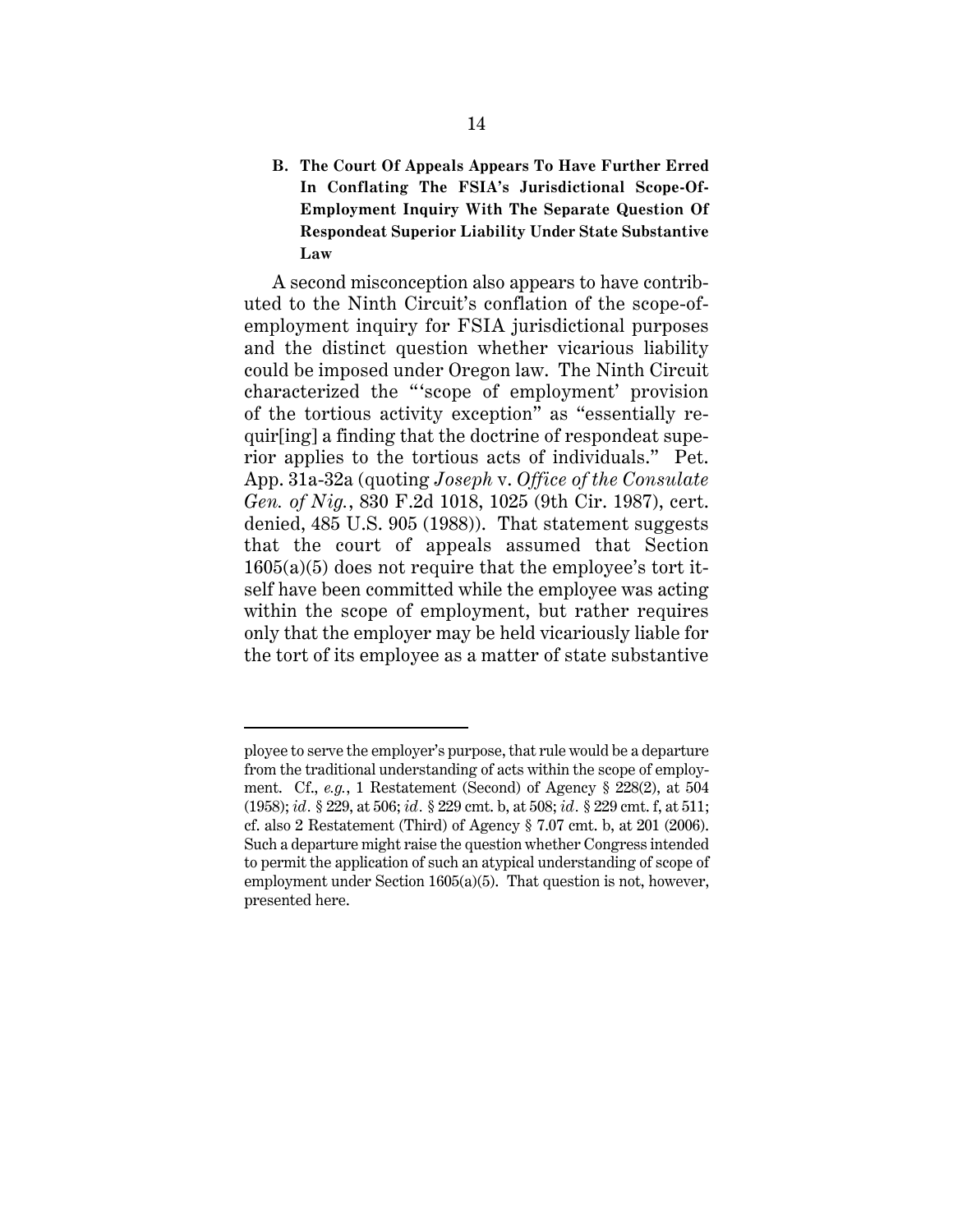tort law.<sup>8</sup> Thus, the court of appeals apparently believed that it could look to state-law liability rules to determine whether the tort exception should apply, without regard to whether the tort was within the scope of the priest's employment.<sup>9</sup> As petitioner argues (Pet. 22-24), that view is mistaken.

The FSIA establishes a rule of liability under which a foreign state will be liable "in the same manner and to the same extent as a private individual under like circumstances." 28 U.S.C. 1606. But that rule of liability applies only "[a]s to any claim for relief with respect to which a foreign state is not entitled to immunity under section 1605 or 1607" of the FSIA. *Ibid.*; see Pet. 22. Oregon has chosen as a matter of its substantive law to impose vicarious liability in certain circumstances on an

<sup>8</sup> That reading of the court of appeals' opinion is reinforced by the next sentence in the opinion, which states: "[T]he Oregon Supreme Court has directly addressed whether a church can be liable under respondeat superior for the actions of a priest who sexually assaults a parishioner." Pet. App. 32a (discussing *Fearing*).

 $9$  The court of appeals elsewhere stated that it believed that, under Oregon law, sexual abuse was within the scope of employment if the tort resulted from precursor conduct that was within the scope of employment. Pet. App. 34a; see also *id.* at 4a (observing that respondent had "sufficiently alleged" that the priest was an employee of petitioner "acting within the 'scope of his employment' under Oregon law"). Those statements might suggest that the court correctly believed that the FSIA's tort exception requires the alleged tortious acts to have been within the scope of employment, see 28 U.S.C. 1605(a)(5). But the court's error as to state law—its conflation of the scope-of-employment determination and the ultimate question of respondeat superior liability—may also have been the result of the court's making a similar error with respect to the FSIA: construing the FSIA's scope-ofemployment jurisdictional prerequisite as interchangeable with "a finding that the doctrine of respondeat superior applies to the tortious acts," Pet. App. 31a-32a (quoting *Joseph*, 830 F.2d at 1025).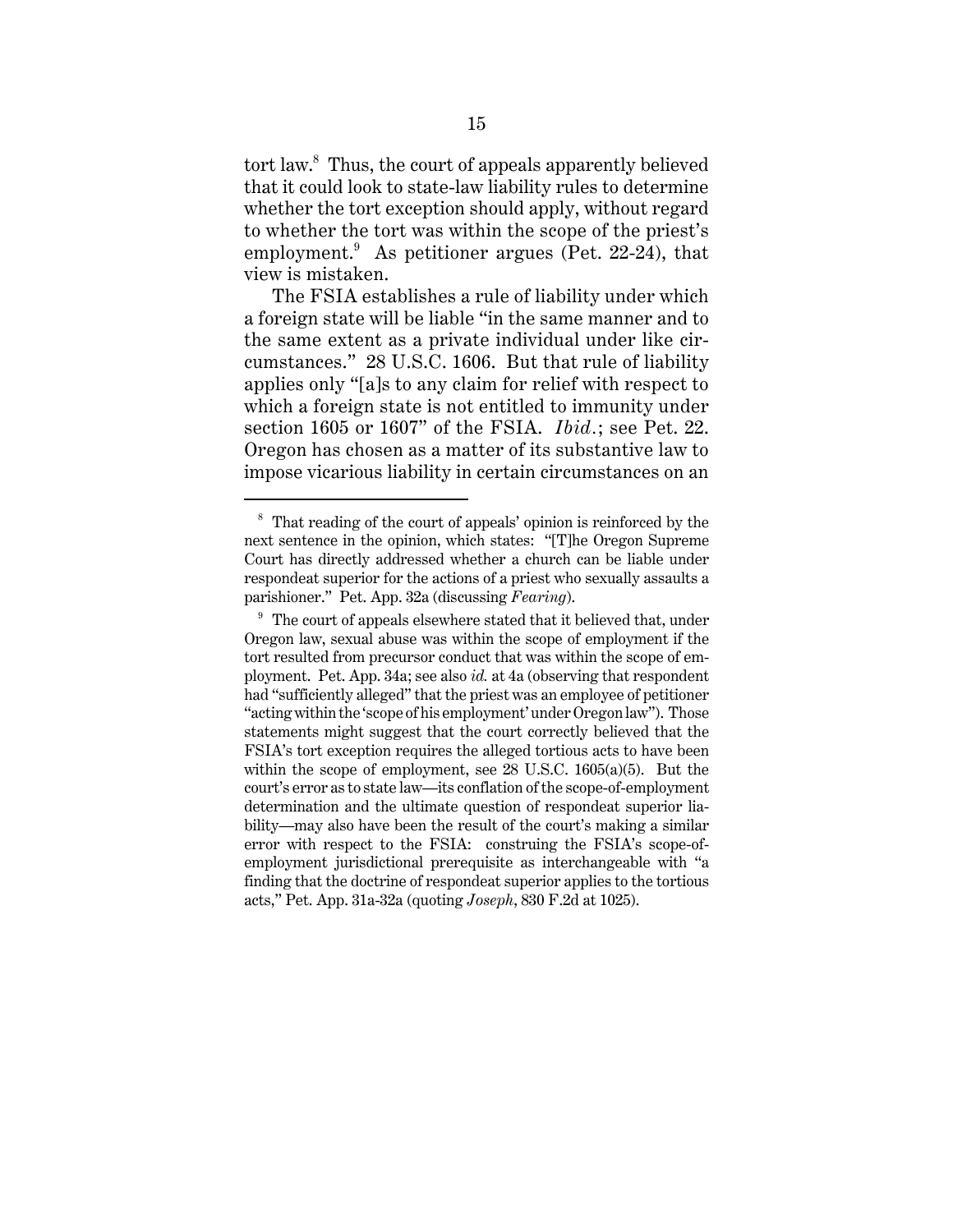employer for its employee's intentional tort even if the tort itself was committed outside the scope of employment. But a foreign sovereign may be found liable under that substantive rule only if the court first determines that it has jurisdiction over the foreign state because the plaintiff's claim comes within the tort exception to sovereign immunity. That exception authorizes suit against a foreign state for a tort by the state's employee only if the employee committed the tort "while acting within the scope of his office or employment." 28 U.S.C. 1605(a)(5); cf. *Primeaux* v. *United States*, 181 F.3d 876, 878 (8th Cir. 1999) (en banc) ("[E]ven if state law extends a private employer's vicarious liability to employee conduct not within the scope of employment, the government's [Federal Tort Claims Act] liability remains limited to employee conduct within the scope of employment, as defined by state law."), cert. denied, 528 U.S. 1154 (2000).

To the extent that the Ninth Circuit equated the FSIA tort exception's scope-of-employment jurisdictional requirement with broader state-law respondeat superior liability, it erred.<sup>10</sup> Because the priest's alleged sexual abuse of respondent was not within the scope of the priest's employment, respondent's vicarious liability claim does not come within the FSIA's tort exception to foreign sovereign immunity, and petitioner may not be

 $10$  In equating the two concepts, the court of appeals relied on *Joseph*'s statement that the tort exception "essentially requires a finding that the doctrine of respondeat superior applies to the tortious acts of individuals." 830 F.2d at 1025. But *Joseph*'s actual holding was that the plaintiff's claims fell within the tort exception because the conduct at issue was within the employee's scope of employment under state law. *Id.* at 1025-1026.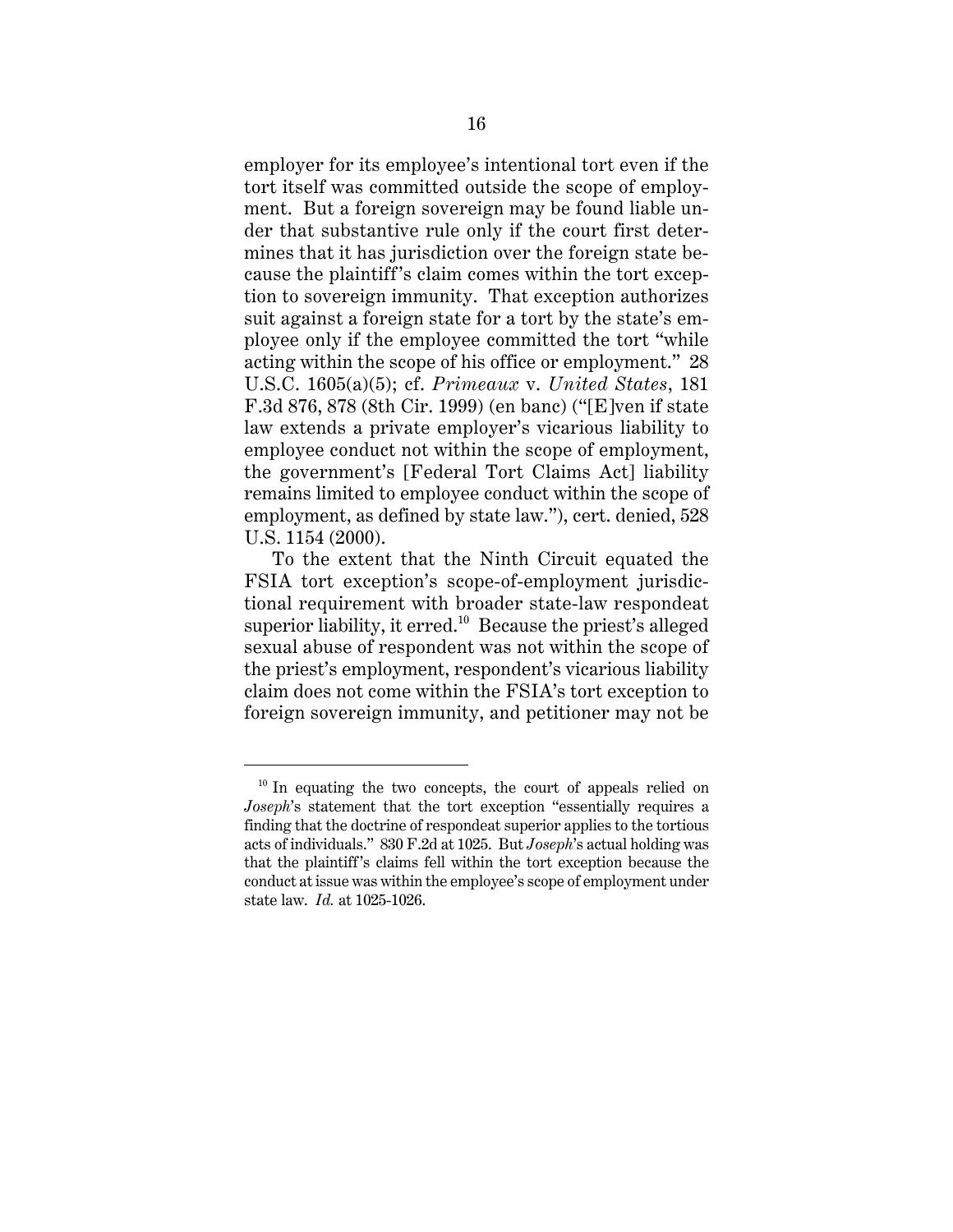subject to suit for that claim under Oregon's respondeat superior liability rule.

**II. THE COURT SHOULD REMAND FOR FURTHER CON-SIDERATION OF WHETHER THE DISTRICT COURT HAS JURISDICTION OVER RESPONDENT'S VICARIOUS LIABILITY CLAIM UNDER THE FSIA'S TORT EXCEP-TION**

The court of appeals erred in holding that respondent's claim fell within the FSIA's tort exception to foreign sovereign immunity. Although the decision does not merit plenary review, the Court may wish to grant the petition, vacate the judgment of the court of appeals, and remand to that court for further consideration.

A. Plenary review is not warranted at this time. The court of appeals' decision does not conflict with any decision of another court of appeals. Petitioner asserts that *O'Bryan* v. *Holy See*, 556 F.3d 361, 385 (6th Cir.), cert. denied, 130 S. Ct. 361 (2009), is "inconsistent" with the decision below, in that it found the tort exception inapplicable because Kentucky law held that the sexual abuse in that case was outside the scope of a priest's employment. Reply Br. 3-4. But that decision does not create a circuit conflict. The Sixth Circuit was interpreting Kentucky, not Oregon, law. And unlike Oregon, Kentucky does not consider precursor conduct in determining whether tortious conduct not within the scope of employment may subject an employer to respondeat superior liability. See *O'Bryan*, 556 F.3d at 383. To the extent that the Ninth Circuit's decision rested primarily on its misinterpretation of Oregon state law, then, the decision does not conflict with *O'Bryan*, and in any event, a court of appeals' construction of state law does not ordinarily merit plenary review. See generally Eu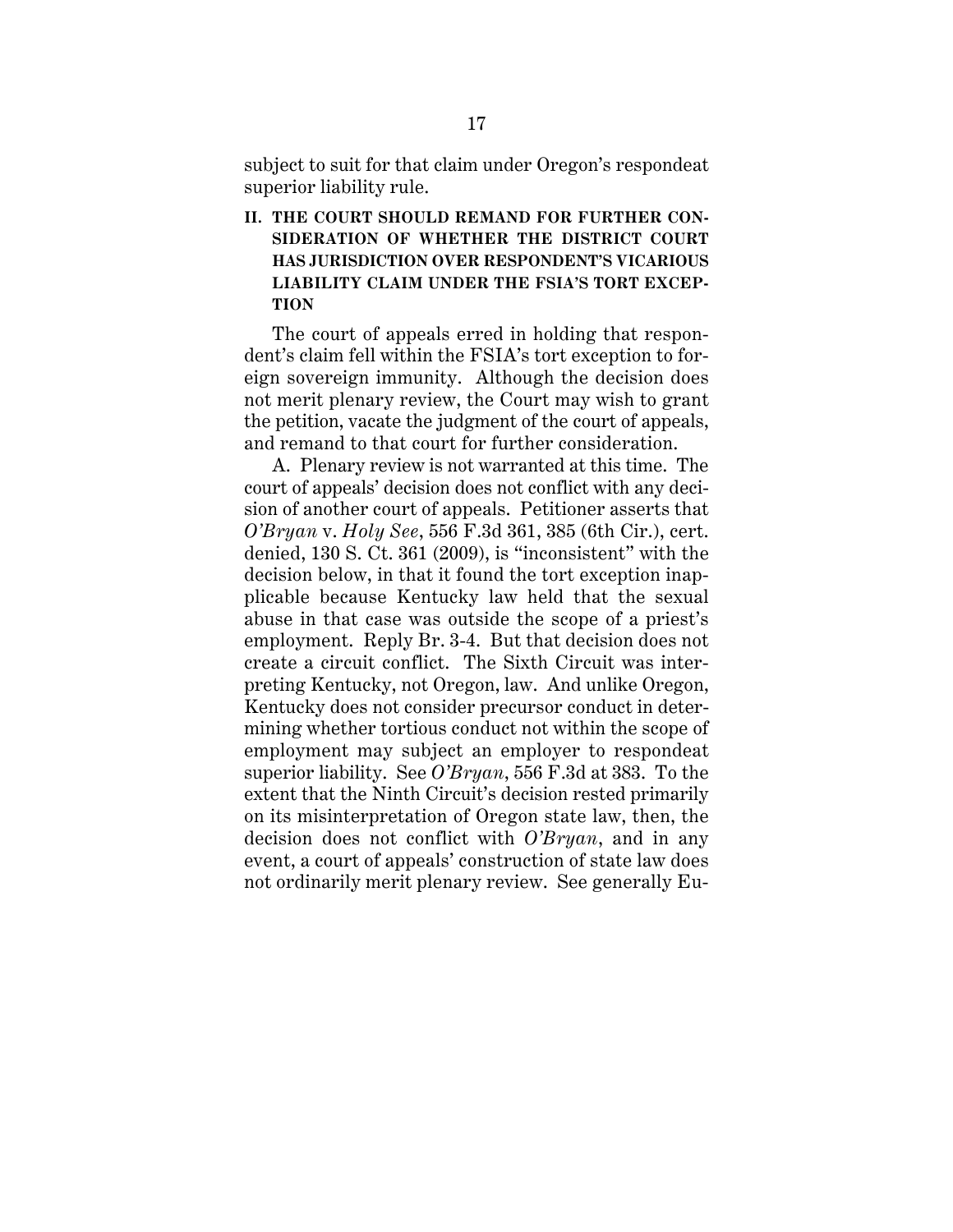gene Gressman et al., *Supreme Court Practice* 260-262 (9th ed. 2007) (Gressman).

The Ninth Circuit's decision in this case also appears to have rested on a misunderstanding of the scope of the FSIA's tort exception to foreign sovereign immunity, but that misapprehension likewise does not create a conflict with *O'Bryan*. Because the Sixth Circuit concluded that the sexual assault was not within the scope of employment under Kentucky law, that court had no occasion to consider whether the tort exception permits jurisdiction based on torts that are not within the scope of employment but nonetheless may be the basis for respondeat superior liability under state tort law. Nor does petitioner contend that Oregon's expansive rule permitting respondeat superior liability for torts that are not themselves within the scope of employment has been widely adopted by other States, such that the question of the interaction of such rules with Section  $1605(a)(5)$  is likely to recur with frequency.<sup>11</sup> Reply Br. 2-4, 7.

The court of appeals' decision also does not directly conflict with this Court's precedent. See Pet. 18-21, 24- 28. The decision below, at some level of generality,

 $11$  Petitioner observes that the FSIA's tort exception is modeled on the FTCA, which provides jurisdiction over claims against the United States based on the negligent or wrongful acts of a federal employee "while acting within the scope of his office or employment" under circumstances in which a private person would be liable. 28 U.S.C. 1346(b)(1); Pet. 24-25; Reply Br. 4-5; see note 1, *supra*; *Primeaux*, 181 F.3d at 878 (FTCA liability is limited to "employee conduct within the scope of employment," even if state-law vicarious liability rule is more expansive.). Because the decision below concerns only the FSIA, however, it does not squarely conflict with any decision on the FTCA, and does not provide a vehicle to review the scope of the FTCA's scope-ofemployment requirement.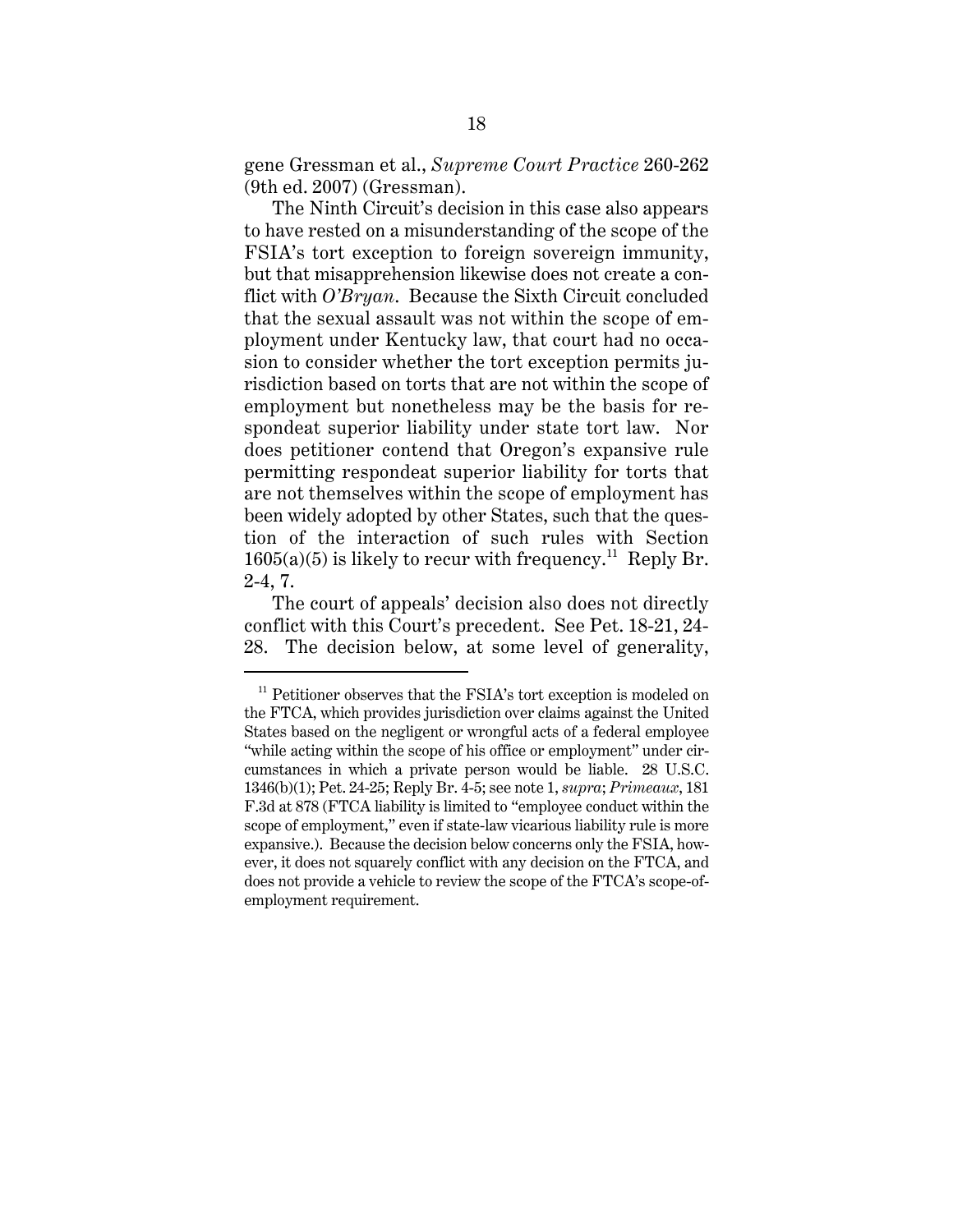might be regarded as in tension with this Court's decisions instructing that courts should not expand the FSIA's exceptions to foreign sovereign immunity beyond the boundaries set by Congress. See *Argentine Republic* v. *Amerada Hess Shipping Corp.*, 488 U.S. 428, 441 (1989) (Because Section 1605(a)(5) requires that the injury have occurred in the United States, the tort exception is not satisfied by a non-domestic tort with domestic effects.); *Saudi Arabia* v. *Nelson*, 507 U.S. 349, 362-363 (1993) (refusing to extend the commercial activity exception to cover tortious acts that were preceded by commercial acts); *Republic of Argentina* v. *Weltover, Inc.*, 504 U.S. 607, 618 (1992) (strictly construing commercial activity exception's "direct effect" prong); see also Pet. 18-20. But that type of tension is not the sort of direct conflict that typically warrants the Court's plenary review. See generally Gressman 250-251.

B. Nevertheless, in the view of the United States, it may be appropriate for this Court to grant the certiorari petition, vacate the court of appeals' judgment, and remand for further consideration.

The court of appeals held that the FSIA's tort exception permits jurisdiction over a claim that falls outside the bounds established by the exception's plain text: a claim based on tortious conduct that was not committed within the scope of employment. A central purpose of foreign sovereign immunity is to afford foreign states "some present 'protection from the inconvenience of suit,'" unless the case comes within a statutory exception to immunity. *Republic of Austria* v. *Altmann*, 541 U.S. 677, 696 (2004) (emphasis omitted) (quoting *Dole Food Co.* v. *Patrickson*, 538 U.S. 468, 479 (2003)). That purpose is defeated if a foreign sovereign is forced to litigate on the merits a case in which no applicable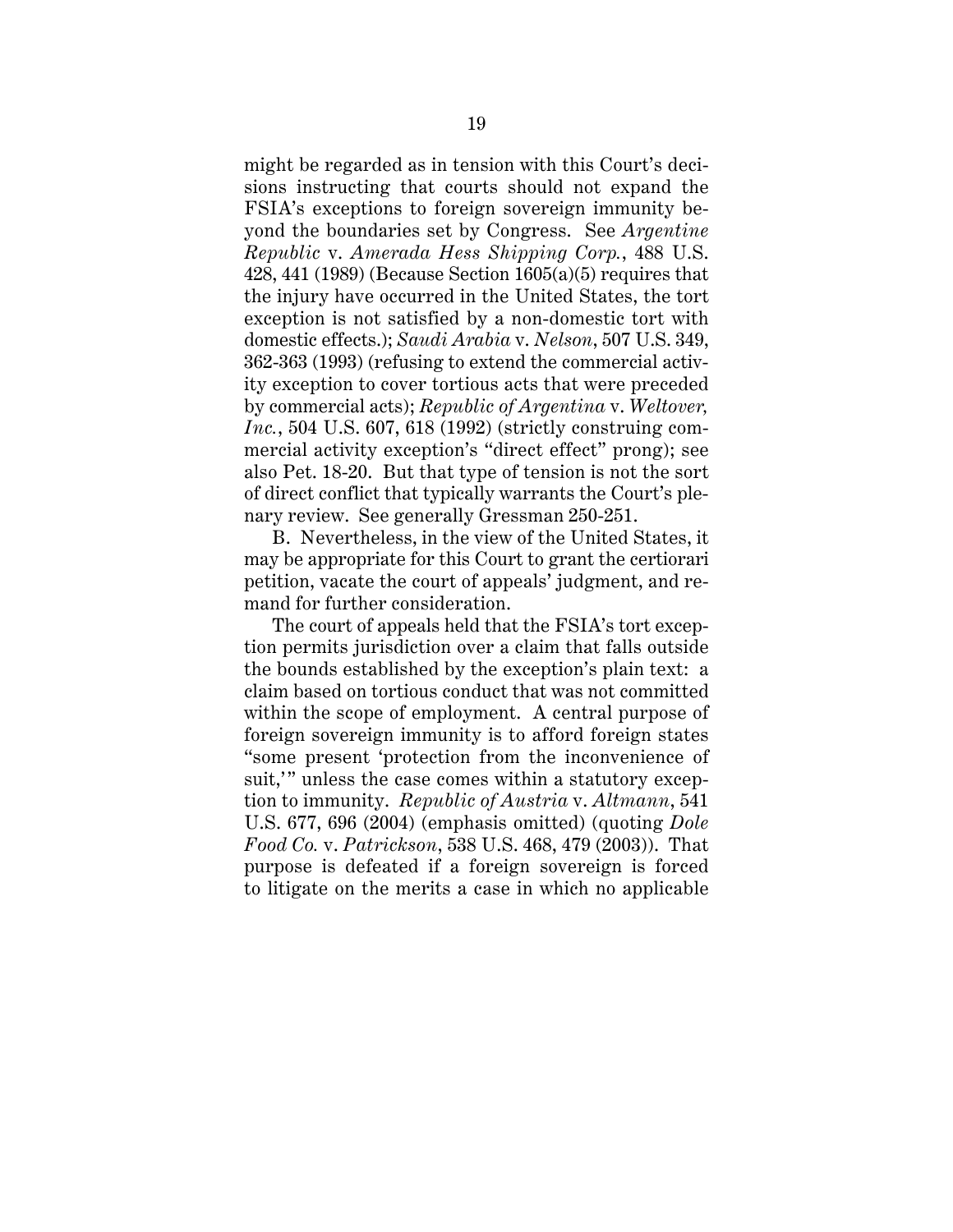exception to immunity applies.12 See, *e.g.*, *Foremost-McKesson, Inc.* v. *Islamic Republic of Iran*, 905 F.2d 438, 442-443 (D.C. Cir. 1990). Because improperly subjecting a foreign state to suit can in some circumstances raise foreign-relations and reciprocity concerns, the United States has an interest in ensuring that courts in the United States carefully apply the FSIA, and that they do not expand the exceptions to foreign sovereign immunity set forth in Section 1605 beyond the scope that Congress intended.

In a similar situation—where the court of appeals had plainly "committed error that was essential to its judgment" denying immunity under the FSIA—this Court has granted certiorari, vacated the judgment below, and remanded for further consideration. *Ministry of Def. & Support for Armed Forces of Islamic Republic of Iran* v. *Elahi*, 546 U.S. 450, 453 (2006) (per curiam) (granting, vacating, and remanding for reconsideration because "the Ninth Circuit either mistakenly relied on a concession by respondent that could not possibly bind petitioner, or else erroneously presumed that there was no relevant distinction between a foreign state and its agencies or instrumentalities for purposes of" the immunity from attachment of foreign sovereign property). The Court may wish to make a similar disposition here.

 $12$  To be sure, if petitioner ultimately prevails on remand in its argument that the priest who allegedly committed the acts of abuse was not petitioner's employee, the tort exception will not apply and petitioner will be entitled to immunity. See note 4, *supra*; Pet. App. 30a-31a. Thus, if petitioner chooses to litigate the employee issue on remand, the parties may have to engage in discovery on the issue, even though the court should have concluded that the tort exception does not apply regardless of the priest's employment status.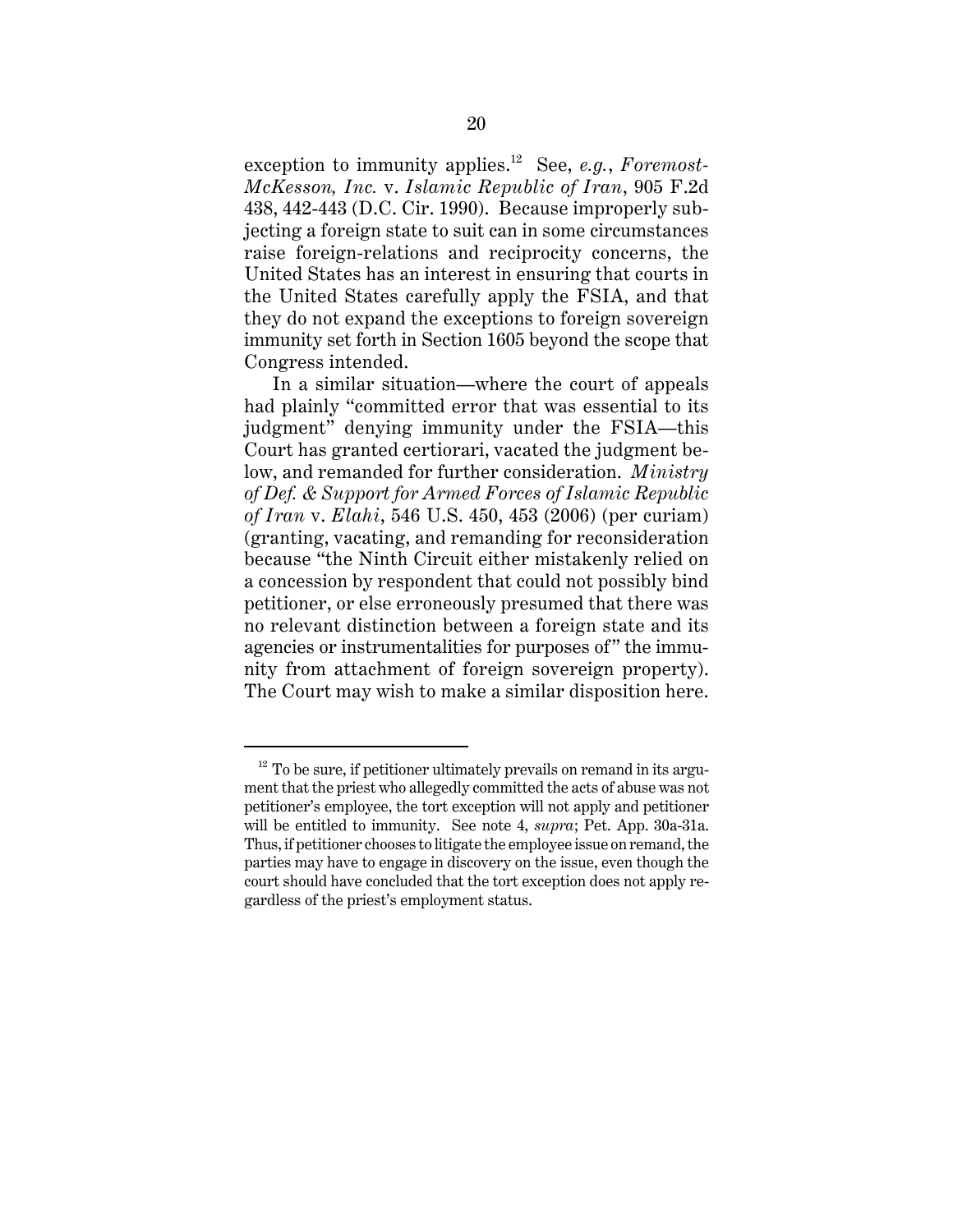The court of appeals, in addition to premising its finding of jurisdiction on conduct that is outside the scope of employment as a matter of state law, appears to have also misapprehended the scope of the FSIA's tort exception to foreign sovereign immunity as a matter of federal law. See pp. 14-17, *supra*. It therefore would be appropriate for this Court to correct any such error by making clear that Section  $1605(a)(5)$  authorizes suit against a foreign state for a tort by the state's employee only if the tort itself was committed by the employee while acting within the scope of his office or employment. The Court could then remand to the court of appeals for further consideration in light of that ruling on the interpretation of the FSIA and also in light of the decision of the Oregon Court of Appeals in *Schmidt* concluding (based on *Fearing*) that sexual abuse is not within the scope of a priest's employment. $^{13}$  Or the Court could simply vacate the judgment of the court of appeals and remand to afford that court an opportunity to clarify its interpretation of the FSIA's tort exception in the first instance and to permit further consideration in light of *Schmidt*. If the Court does not choose to vacate and remand, however, it should deny certiorari, because this case does not warrant plenary review.

<sup>&</sup>lt;sup>13</sup> *Schmidt* was decided after the Ninth Circuit heard oral argument in this case and was not addressed in the Ninth Circuit's decision.